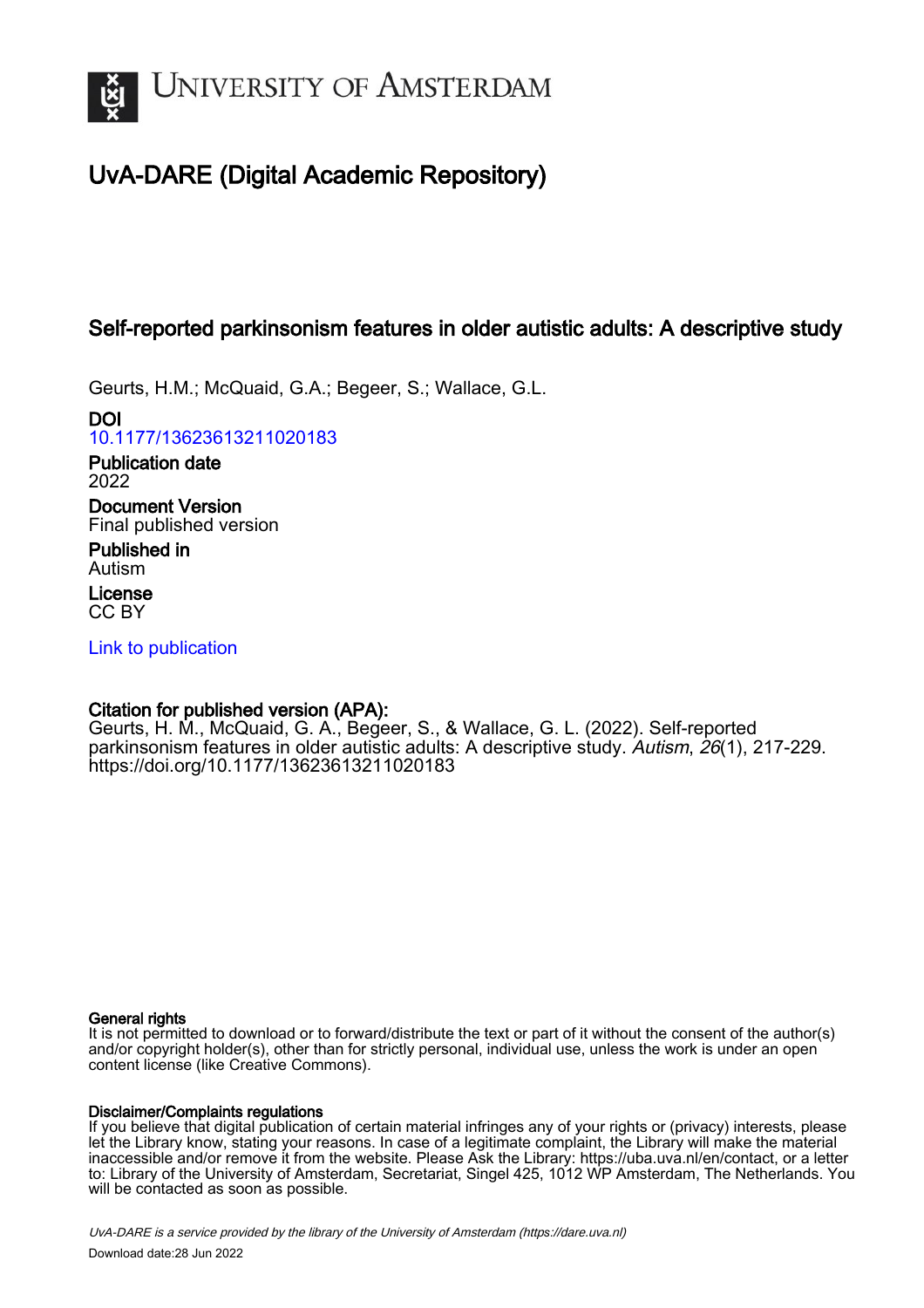*Original Article*



Autism 2022, Vol. 26(1) 217–229  $\circledcirc$  The Author(s) 2021

Article reuse guidelines: [sagepub.com/journals-permissions](https://uk.sagepub.com/en-gb/journals-permissions) DOI: 10.1177/13623613211020183 [journals.sagepub.com/home/aut](https://journals.sagepub.com/home/aut) **SSAGE** 

Hilde M Geurts<sup>1,2</sup> **, Goldie A McQuaid**<sup>3</sup> **(b)**, **Sander Begeer<sup>4</sup> and Gregory L Wallace<sup>5</sup>** 

**Self-reported parkinsonism features in** 

**older autistic adults: A descriptive study**

#### **Abstract**

Prior research suggests that autistic adults are at increased risk for developing the core motor components of Parkinson's disease (i.e. parkinsonism) although knowledge is limited to date. Therefore, we explore: (1) the prevalence of both continuous self-reported motor features typical of parkinsonism and the screen positivity rate for parkinsonism in two samples of older autistic adults without a suspected intellectual disability: the Netherlands-Sample (*N* = 296, 50–81 years; 183 males; 113 females) and the United States of America-Sample (*N* = 209, 50–83 years; 100 males; 109 females), and (2) whether there are differences between those who Screen+ versus Screen− for parkinsonism. Within the Netherlands-Sample only, the age of onset of the motor features was investigated. Self-reported parkinsonism features were prevalent in both samples (the Netherlands-Sample ~17% screened positive, mean age of onset ranging from 35.9 to 50.4 years; the United States of America-Sample ~33% screened positive). Autistic adults (the Netherlands-Sample) screening positive encountered more health problems than those who screened negative. In both samples, autistic adults who screened positive did not differ on current antipsychotic medication use relative to those who screened negative. The next step is to determine whether a positive screen for parkinsonism on this self-report questionnaire also implies that there is a higher risk for idiopathic Parkinson's disease.

#### **Lay abstract**

Autistic adults without a suspected intellectual disability reported several motor features such as having tremors, and stiffness in one's legs which are considered to be part of a complex of motor features called parkinsonism. This so-called parkinsonism was remarkably prevalent in middle-aged and older autistic adults in two independent studies (Dutch study: 50–81 years, 183 males, 113 females, all adulthood diagnoses; the USA study: 50–83 years, 110 females, 109 males, majority adulthood diagnosis). Parkinsonism can be part of the progressive motor disease—Parkinson's disease. Therefore, it is important that future studies, including in-person neurological assessment, determine if (and if so, why) autistic adults who report these motor features are at increased risk for developing Parkinson's disease.

#### **Keywords**

autism, medication, old-age, parkinsonism, self-report

# **Introduction**

Parkinson's disease (PD) is a serious chronic neurodegenerative disorder with a significant loss of striatal dopaminergic neurons. PD has a series of motor as well as non-motor features. These motor features are also known as parkinsonism or the hypokinetic-rigid syndrome. Diagnostic criteria for parkinsonism encompass the presence of bradykinesia (slowness in movements) in addition to at least one other motor symptom, such as resting tremors, (cogwheel) rigidity, and postural instability (Postuma

1 University of Amsterdam, The Netherlands <sup>2</sup>Leo Kannerhuis (Youz/Parnassiagroup), The Netherlands <sup>3</sup>George Mason University, USA 4 Vrije Universiteit Amsterdam, The Netherlands 5 The George Washington University, USA

#### **Corresponding author:**

Hilde M Geurts, Dutch Autism and ADHD Research Center (d'Arc), Brain and Cognition, Department of Psychology, University of Amsterdam, Postbus 15915, 1001 NK Amsterdam, The Netherlands. Email: [H.M.Geurts@uva.nl](mailto:H.M.Geurts@uva.nl)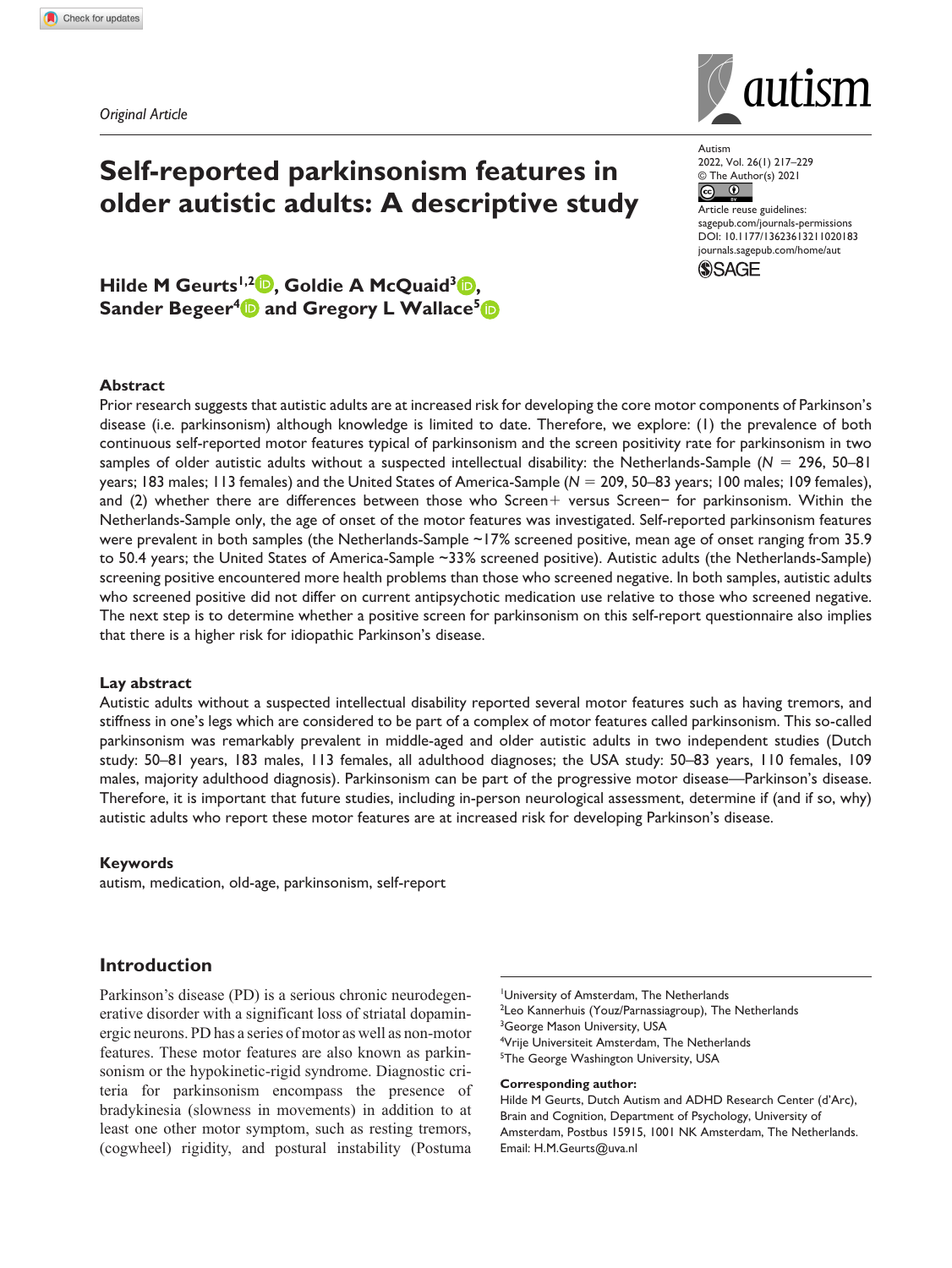et al., 2015). Antipsychotics exposure or vascular damage (Brigo et al., 2014; de Rijk et al., 1997; Rektor et al., 2018) can lead to parkinsonism, but PD is the most common type of parkinsonism. Besides various other medical health conditions (Bishop-Fitzpatrick & Rubenstein, 2019; Fortuna et al., 2016; Rydzewska et al., 2018), neurodegenerative disorders such as PD are associated with autism spectrum disorder (ASD) (e.g. Croen et al., 2015; Hand et al., 2020).

Based on a study relying on health care claims data (Croen et al., 2015), it was shown that PD and its related disorders were 33 times more likely to occur in autistic (predominantly younger) adults  $(n = 1507)$  than in adults from the general population ( $n = 15,070$ ).<sup>1</sup> Among autistic adults, the PD prevalence was estimated at  $0.93\%$  ( $N_{\text{pp}}$  = 14) (Croen et al., 2015) in a sample which was skewed toward young adulthood. Based on general population studies (e.g. de Rijk et al., 1997), the estimated prevalence in people over 65 years of age is 2.6% for parkinsonism and 1.6% for PD. Given that only 0.4% of autistic participants included in the Croen et al. study were over 65 years of age, the reported percentage of PD in autistic adults is remarkably high. This association of PD and/or parkinsonism with ASD is expected to grow even stronger with increasing age, as these types of neurodegenerative health conditions are more common in old age (de Rijk et al., 1997; Savica et al., 2013). Indeed, in a more recent study (Hand et al., 2020), which also relied on health care claims data, the prevalence of PD was 6.6% in autistic adults solely over 65 years of age ( $n = 4685$ ) versus 1.2% in the non-autistic control group ( $n = 46,850$ ). In these two studies, 19% (Croen et al., 2015) and 44% (Hand et al., 2020), respectively, of the ASD groups were known to have a cooccurring intellectual disability (ID). In this study, we will focus specifically on older autistic adults with an ASD diagnosis without a suspected co-occurring ID to exclude the possibility that the presence of ID partly drives observed high parkinsonism co-occurrence rates.

Investigating PD-related parkinsonism in autistic populations may be challenging. First, there is possible overlap in presentation of motor symptoms. Some motor symptoms that are part of the parkinsonism complex have also been observed in autistic children and teens (e.g. rigidity/ stiffness, bradykinesia, coordination difficulties; see Damme et al., 2015; Green et al., 2009; Hutton et al., 2008; Wing & Shah, 2000). Second, prodromal PD-related symptoms (Mantri et al., 2019; Postuma & Berg, 2016) and PD-associated problems (Hoogland et al., 2017; Litvan et al., 2011; Mantri et al., 2019; Muslimovic et al., 2005) are common in many psychiatric patients. Medical and mental health conditions that co-occur with PD—such as sleep disturbances, gastrointestinal problems, mood disorders, and cognitive problems—are also common across the lifespan of autistic adults (e.g. Bishop-Fitzpatrick & Rubenstein, 2019; Croen et al., 2015; Lever & Geurts,

2016; Nylander et al., 2018). Third, parkinsonism can also arise in the context of using antipsychotics. The hallmark motor signs of drug-induced parkinsonism (Blanchet & Kivenko, 2016; Caroff et al., 2011) can be indistinguishable from early stage idiopathic PD but as PD progresses, the conditions become more distinctive. Antipsychotics are commonly prescribed to autistic adults (Houghton et al., 2017). Prescription rates range from 42.8% (Jobski et al., 2017) to 63% (Nylander et al., 2018) of the adult population. Such prescriptions seem to increase with increasing age (Jobski et al., 2017).

Indeed, in older autistic populations  $(40+)$  years; based on two independent observational studies—Study 1  $N<sub>ASD</sub>$  $= 19$ ; 50–77 years and Study 2  $N_{\rm ASD} = 37$ ; 40–71 years, both reported in Starkstein et al. (2015)), PD and parkinsonism were found to be even more prevalent  $(16\%-32\%)$ than in the aforementioned Croen et al. (2015) and Hand et al. (2020) studies. Almost two-thirds of the participating autistic adults had a history of antipsychotic medication use. However, Starkstein and colleagues (2015) found no statistically significant difference in parkinsonism cooccurrence rates between those with (31%) and without (20%) such a medication history. The authors argued that medication use, therefore, did not fully drive the observed high prevalence rate, although the study might have been underpowered to actually detect such a difference. Irrespective of the etiology of the elevated prevalence of PD and parkinsonism features in autistic adults during middle and older adulthood, the study of these relatively common motor features merits investigation, given their potential impacts on well-being in autistic adults.

Running large-scale epidemiological studies examining the co-occurrence rates of ASD and PD/parkinsonism is challenging as a face-to-face consult is needed for a thorough neurological examination to determine the actual presence of specific motor symptoms. This is time-consuming and expensive. To circumvent these problems, (self-report) screening tools focusing on the parkinsonism motor complex have been developed to enable the execution of large-scale population studies into PD and parkinsonism (Dahodwala et al., 2012; Fereshtehnejad et al., 2014). Some of these include physical metrics, which are not always feasible in a screening study. Moreover, the majority of existing screening measures are rather long. Therefore, a brief new measure, the Parkinsonism Screening Questionnaire (PSQ; Fereshtehnejad et al., 2014), was developed. The PSQ includes the most differentiating items from commonly used screening questionnaires while still maintaining good psychometric properties.

In this study, we focused on the prevalence of selfreported parkinsonism features using the PSQ (for details, see section "Method"), in two large samples ( $n = 296$  in the Netherlands (NL) and  $n = 209$  in the United States of America (USA)) of older autistic adults (50–83 years) without suspected ID. To provide context, we present the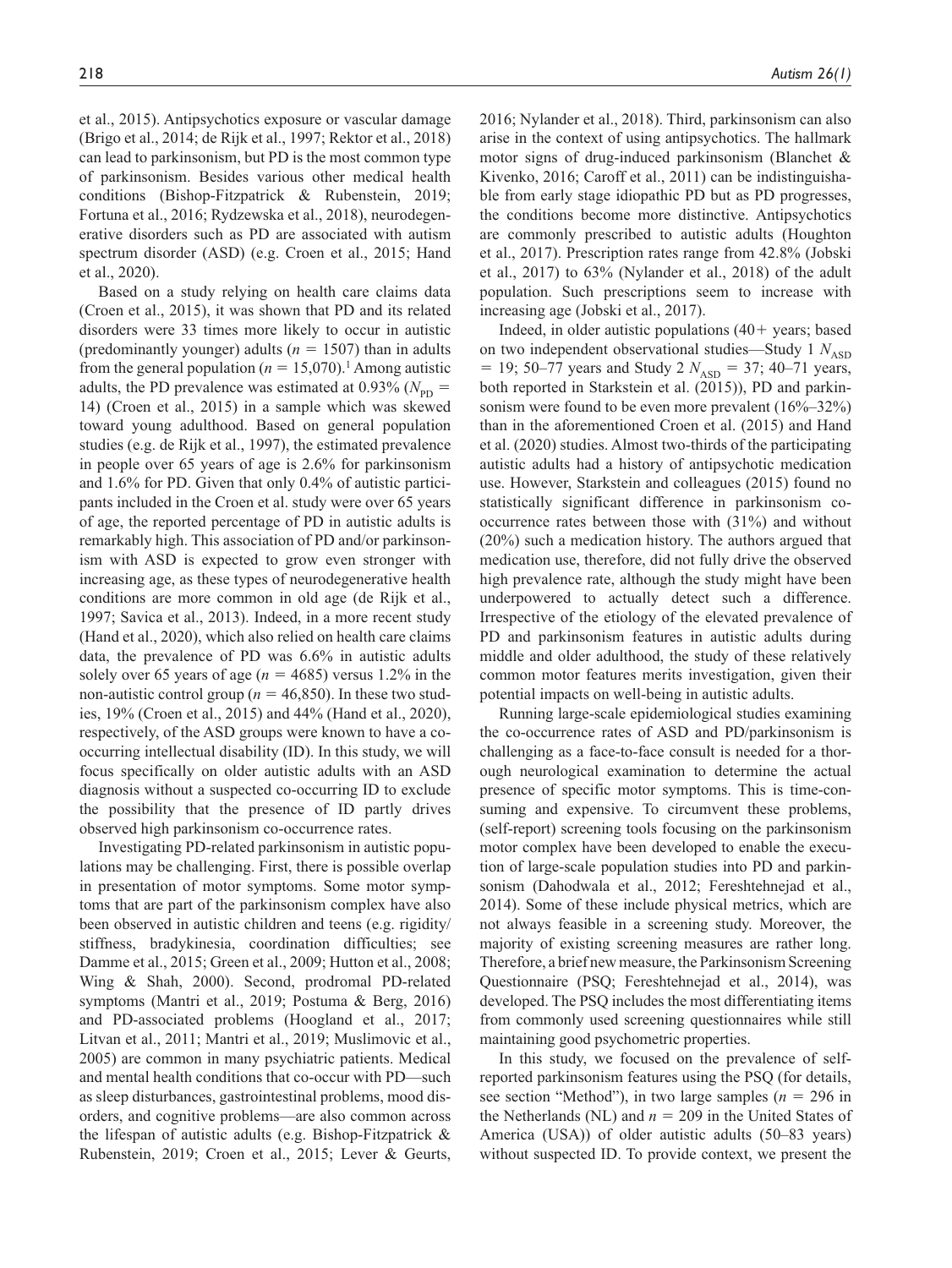Screen+ rates and individual item endorsement rates on the PSQ for autistic adults in both ASD samples alongside existing findings of the PD and comparison groups of the original validation study for the PSQ (Fereshtehnejad et al., 2014). We hypothesized that older autistic adults would show elevated parkinsonism rates compared to expected general population base rates.

In addition, we explored whether autistic adults who screened positive versus those who screened negative differed on demographic and health-related factors. Specifically, we expect to find that autistic adults with parkinsonism-related features are older and are more likely to report medical and mental health problems, and cognitive failures compared to those without elevated parkinsonism features as PD is associated with non-motor symptoms as well as the measured motor symptoms. Given the association between antipsychotics exposure and parkinsonism, we explored whether current antipsychotic medications impacted parkinsonism symptoms. Finally, in the NL sample, we examined when, according to the respondents, each motor symptom emerged (i.e. age of onset) as some might argue that the motor symptoms could well be an intrinsic part of ASD. In this case, one would expect that such motor symptoms were already present early on in life.

## **Methods**

### *Participants*

This study includes two samples. The first sample was based on data from a series of online questionnaires acquired via the Netherlands Autism Register (NAR, longitudinal cohort from 2013 to current, see [www.nederlandsautismeregister.](www.nederlandsautismeregister.nl/english) [nl/english](www.nederlandsautismeregister.nl/english)). A total of 306 Dutch participants over 50 years of age were recruited through the NAR website, the Dutch Autism Society (NVA), and word of mouth advertising. For this study, we focused on participants from the fourth wave of data collection in 2016–2017 as the relevant measures were administered in that wave (see section "Measures" for details). All participants were diagnosed using the *Diagnostic and Statistical Manual of Mental Disorders* (4th ed.; DSM-IV-TR) or *Diagnostic and Statistical Manual of Mental Disorders* (5th ed.; DSM-5) criteria by licensed psychologists or psychiatrists working independently from this study. Only those participants who reported an official clinically diagnosed ASD were included. Thus, we excluded seven individuals who reported that they had not yet received an official clinical diagnosis and three who reported not to have a clinical ASD diagnosis. The resulting total size of was 296 autistic adults aged 50–81 years of age  $(22.8\% > 65$  years of age). This sample will be referred to as Sample NL. The second sample was from the USA (Sample USA) and was based on data obtained online via the Simons Powering Autism Research and Knowledge (SPARK; The SPARK Consortium,

2018). A total of 211 autistic individuals aged 50–83 years  $(22.5\% > 65$  years of age) were recruited via SPARK. Two individuals who were self-diagnosed (i.e. did not have a clinical ASD diagnosis given by a professional) were excluded, resulting in a final sample size of 209. Table 1 presents the details on both samples.

## *Measures*

Please note that the NL and USA samples were recruited for two separate studies which were independently designed; therefore, some differences in measurement approach between the two samples occur.

*Socio-demographic information and personal characteristics.* Information was collected regarding a series of sociodemographic and personal characteristics, through self-report on intellectual level (Sample NL only), highest obtained educational level, gross yearly income, living situation, whether the respondent had a (romantic) partner or not, mental health problems, medical health problems, and current psychotropic medication use (both samples). Because PD can detrimentally impact cognitive functioning, we quantified cognitive difficulties in Sample NL with the *Cognitive Failures Questionnaire* (CFQ) (Broadbent et al., 1982; Merckelbach et al., 1996). The CFQ is considered to be a valid and reliable (Bridger et al., 2013) 25-item self-report questionnaire used to assess the experience of memory errors, and distractibility in everyday situations. Higher CFQ total scores indicate more cognitive failures.

*Autism characteristics.* In order to characterize autistic traits in both samples, the 28-item version of the Autism-Spectrum Quotient (AQ-28) (Baron-Cohen et al., 2001; Hoekstra et al., 2008; Woodbury-Smith et al., 2005) was utilized. Each item is rated on a 4-point scale, and higher AQ-28 total scores indicate more autistic traits. To further validate the self-reported clinical ASD diagnosis in the samples, we examined how many individuals scored above the ASD cutoff of 65 (Hoekstra et al., 2008).

*Parkinsonism.* Parkinsonism features were assessed in both samples using the PSQ (Fereshtehnejad et al., 2014; a Dutch translation was used in the NL Sample). This six-item selfreport measure was based on a list of 25 questions, which were originally part of existing parkinsonism and PD screening measures, and created to provide a rapid, cost-effective, valid tool by which to screen for parkinsonism features in population-based settings. The items that optimally differentiated between parkinsonism (both idiopathic PD  $(n = 147)$ ) and atypical PD ( $n = 10$ );  $N_{\text{PD}} = 157$ ; mean age = 59.8 years, range = 32–79 years) and an age-matched comparison group (COMP;  $N_{\text{COMP}} = 110$ ; mean age = 59.9 years, 40+ years) based on the negative clinical utility index were selected for the PSQ (Fereshtehnejad et al., 2014). The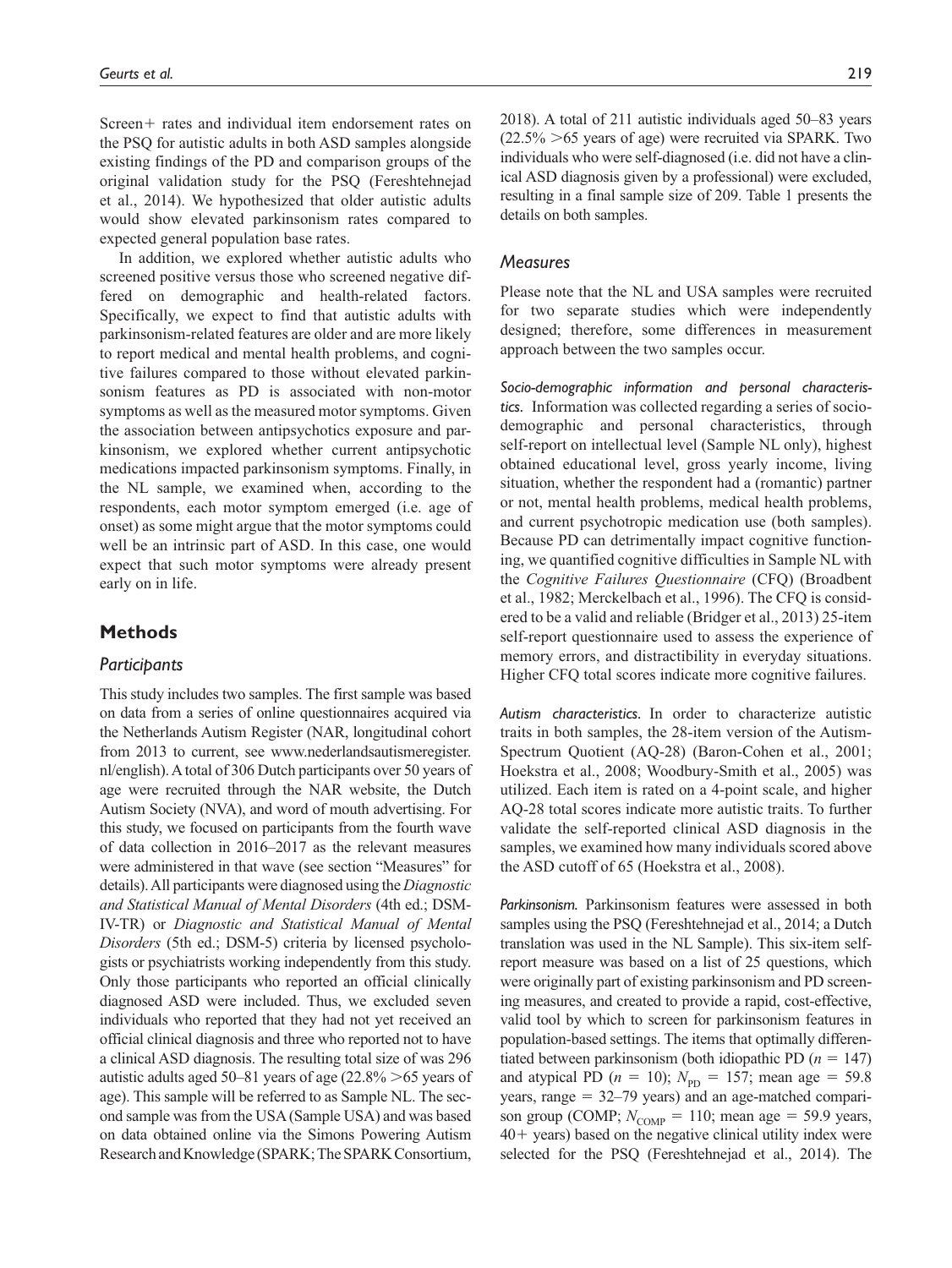|                               | ASD-NL ( $N = 296$ ) |                 | ASD-USA ( $N = 209$ )               |                 |
|-------------------------------|----------------------|-----------------|-------------------------------------|-----------------|
| Sex                           |                      |                 |                                     |                 |
| Female, n (%)                 | 113 (38%)            |                 | 109 (52%)                           |                 |
| Male, n (%)                   | 183 (62%)            |                 | 100 (48%)                           |                 |
| Age                           |                      |                 |                                     |                 |
| Mean (SD)                     | 58.4 (5.9)           |                 | 59.35 (7.15)                        |                 |
| Range                         | $50 - 81$            |                 | $50 - 83.3$                         |                 |
| Diagnosis                     |                      |                 |                                     |                 |
| Autism                        | 27                   |                 | 16                                  |                 |
| <b>ASD</b>                    | 53                   |                 | 64                                  |                 |
| Asperger's syndrome           | 170                  |                 | 120                                 |                 |
| PDD-NOS                       | 46                   |                 | 9                                   |                 |
| Age of ASD diagnosis          | $n = 289$            |                 |                                     |                 |
| Mean (SD)                     | 50.9(7.0)            |                 | 44.4 (16.7)                         |                 |
| Range                         | $23.3 - 75.5$        |                 | $2 - 82.7$                          |                 |
| Race <sup>a</sup>             |                      |                 | African American                    | 4               |
|                               |                      |                 | Asian                               | I.              |
|                               |                      |                 | Caucasian                           | 179             |
|                               |                      |                 | Native American/Alaska Native       | 5               |
|                               |                      |                 | Native Hawaiian or Pacific Islander | $\mathbf{I}$    |
|                               |                      |                 | More than one race                  | 18              |
|                               |                      |                 | Other                               | 6               |
| Ethnicity                     |                      |                 | $n = 206$                           |                 |
|                               |                      |                 | Latinx descent                      | 4               |
|                               |                      |                 | Not of Latinx descent               | 189             |
|                               |                      |                 | Unknown                             | 3               |
| IQ                            |                      |                 |                                     |                 |
| >130                          | 79                   |                 |                                     |                 |
| $116 - 130$                   | 127                  |                 |                                     |                 |
| $86 - 115$                    | 87                   |                 |                                     |                 |
| $71 - 85$                     | $\mathsf{l}$         |                 |                                     |                 |
| Unknown                       | $\overline{2}$       |                 |                                     |                 |
| <b>Education</b> <sup>b</sup> | $n = 282$            |                 | No high school                      | J.              |
|                               |                      |                 | Some high school                    | 4               |
|                               | Low                  | $\overline{10}$ | GED diploma                         | 3               |
|                               | Middle               | 124             | High school graduate                | 4               |
|                               | High                 | 148             | Trade/vocational school             | 9               |
|                               |                      |                 | Associate's degree                  | 22              |
|                               |                      |                 | Some college                        | 35              |
|                               |                      |                 | Baccalaureate degree                | 61              |
|                               |                      |                 | Graduate/professional degree        | 70              |
| Annual income                 | $n = 279$            |                 | $<$ US \$20,000                     | 55              |
|                               | $<$ $\in$ 10,000     | 9               | US \$21,000-35,000                  | 38              |
|                               |                      |                 | US \$36,000-50,000                  | 25              |
|                               |                      |                 | US \$51,000-65,000                  | $\overline{13}$ |
|                               |                      |                 | US \$66,000-80,000                  | 16              |
|                               |                      |                 | US \$81,000-100,000                 | 4               |
|                               |                      |                 | US \$101,000-130,000                | 16              |
|                               |                      |                 | US \$131,000-160,000                | 8               |
|                               |                      |                 | $>$ US\$160,000                     | 15              |
|                               |                      |                 | Unknown                             | 5               |
|                               |                      |                 | Prefer not to answer                | 4               |
|                               |                      |                 |                                     |                 |

**Table 1.** Participant characteristics: descriptive statistics for ASD-NL and ASD-USA samples.

 *(Continued)*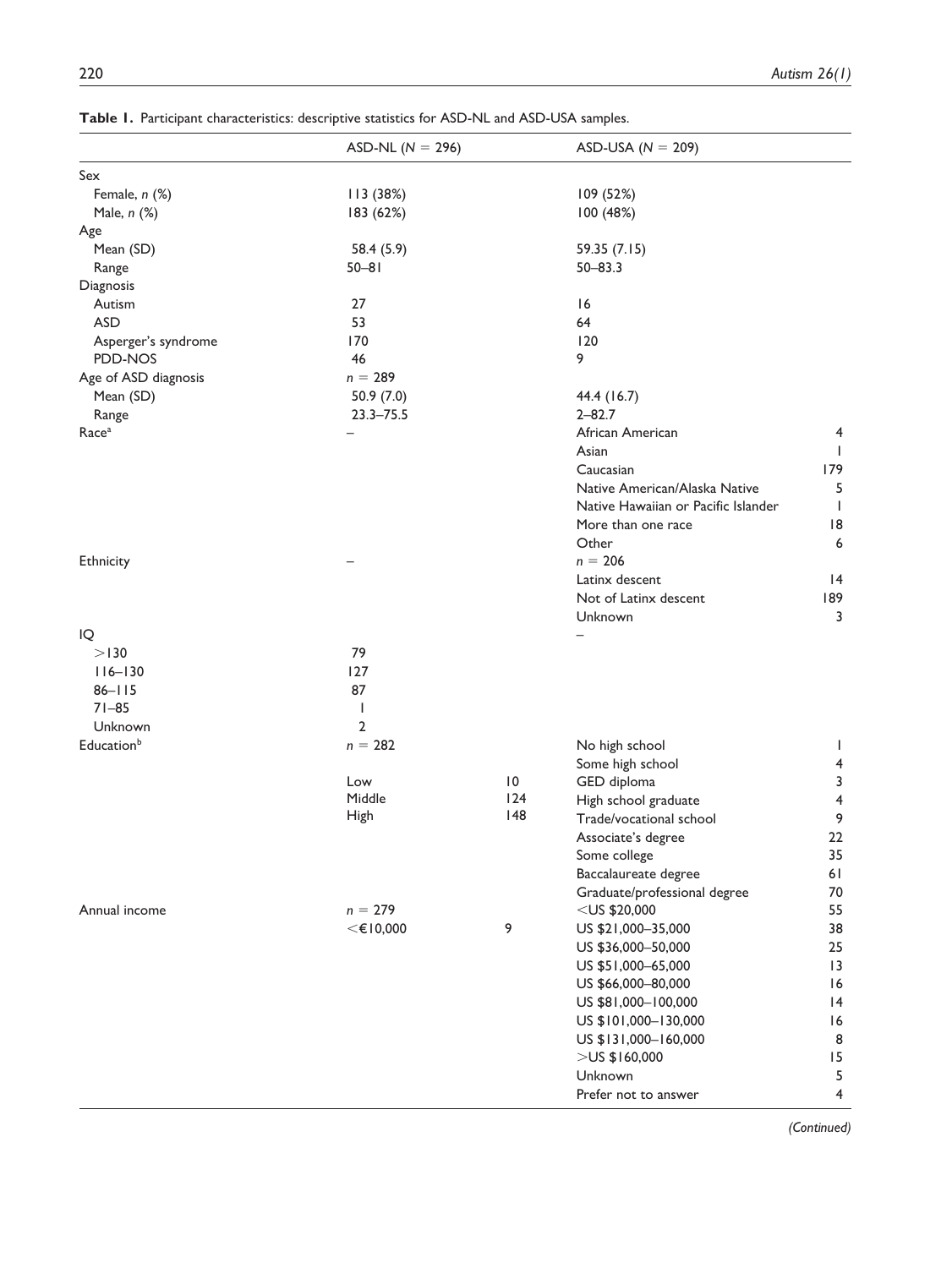# **Table 1.** (Continued)

| €10,000-30,000<br>88<br>€30,000-50,000<br>74<br>€50,000-70,0000<br>31<br>>€70,000<br>29<br>Unknown<br> 6<br>Prefer not to answer<br>32<br>$n = 207$<br>Living arrangements <sup>c</sup><br>With parents/family<br> 4<br>70<br>117<br>81<br>Alone<br>92<br>With partner<br>142<br>24<br>Independent with support<br>$\overline{2}$<br>Group with support<br>$\overline{\phantom{0}}$<br>$n = 256$<br>180<br>100<br>Yes<br>76<br><b>No</b><br>109<br>$n = 286$<br>Medical diagnosis<br>190<br>175<br>Yes<br><b>No</b><br>92<br>34<br>$\overline{4}$<br>Unknown<br>$\overline{\phantom{0}}$<br>If yes, what<br>61<br>Allergies<br>Asthma<br>42<br>Gastrointestinal<br>71<br>16<br><b>Diabetes</b><br>47<br>Dermatological (including eczema)<br>42<br>Headaches (including migraines)<br>Sleep disorders<br>123<br>8<br>Other Med<br>$n = 286$<br>Psychiatric diagnosis<br>178<br>Yes<br>115<br><b>No</b><br>158<br>31<br> 3<br>Unknown<br><b>ADHD</b><br>24<br>68<br>8<br>Learning disability<br>I<br>65<br>165<br>Mood disorder<br>22<br>113<br>Anxiety disorder<br>Schizophrenia spectrum disorders<br> 9<br>3<br>0<br>Eating disorder<br>4<br>9<br>Addictive disorder<br>OCD<br>$\mathbf 0$<br>33<br><b>PTSD</b><br>67<br>0<br>5<br> 3<br>Other Psy<br>$n = 250$<br>75<br>110<br>Yes<br>No<br>168<br>77<br>$\overline{7}$<br>22<br>Unknown<br>If yes, what <sup>e</sup><br>23<br>27<br>Antipsychotic<br>38<br>76<br>Antidepressant<br>7<br>Sedative<br>6<br>7<br>Stimulant<br>22<br>Anticonvulsant<br>36 |                           | ASD-NL ( $N = 296$ ) | ASD-USA ( $N = 209$ ) |  |
|-----------------------------------------------------------------------------------------------------------------------------------------------------------------------------------------------------------------------------------------------------------------------------------------------------------------------------------------------------------------------------------------------------------------------------------------------------------------------------------------------------------------------------------------------------------------------------------------------------------------------------------------------------------------------------------------------------------------------------------------------------------------------------------------------------------------------------------------------------------------------------------------------------------------------------------------------------------------------------------------------------------------------------------------------------------------------------------------------------------------------------------------------------------------------------------------------------------------------------------------------------------------------------------------------------------------------------------------------------------------------------------------------------------------------------------------------------------------------------------------------------------|---------------------------|----------------------|-----------------------|--|
|                                                                                                                                                                                                                                                                                                                                                                                                                                                                                                                                                                                                                                                                                                                                                                                                                                                                                                                                                                                                                                                                                                                                                                                                                                                                                                                                                                                                                                                                                                           |                           |                      |                       |  |
|                                                                                                                                                                                                                                                                                                                                                                                                                                                                                                                                                                                                                                                                                                                                                                                                                                                                                                                                                                                                                                                                                                                                                                                                                                                                                                                                                                                                                                                                                                           |                           |                      |                       |  |
|                                                                                                                                                                                                                                                                                                                                                                                                                                                                                                                                                                                                                                                                                                                                                                                                                                                                                                                                                                                                                                                                                                                                                                                                                                                                                                                                                                                                                                                                                                           |                           |                      |                       |  |
|                                                                                                                                                                                                                                                                                                                                                                                                                                                                                                                                                                                                                                                                                                                                                                                                                                                                                                                                                                                                                                                                                                                                                                                                                                                                                                                                                                                                                                                                                                           |                           |                      |                       |  |
|                                                                                                                                                                                                                                                                                                                                                                                                                                                                                                                                                                                                                                                                                                                                                                                                                                                                                                                                                                                                                                                                                                                                                                                                                                                                                                                                                                                                                                                                                                           |                           |                      |                       |  |
|                                                                                                                                                                                                                                                                                                                                                                                                                                                                                                                                                                                                                                                                                                                                                                                                                                                                                                                                                                                                                                                                                                                                                                                                                                                                                                                                                                                                                                                                                                           |                           |                      |                       |  |
|                                                                                                                                                                                                                                                                                                                                                                                                                                                                                                                                                                                                                                                                                                                                                                                                                                                                                                                                                                                                                                                                                                                                                                                                                                                                                                                                                                                                                                                                                                           |                           |                      |                       |  |
|                                                                                                                                                                                                                                                                                                                                                                                                                                                                                                                                                                                                                                                                                                                                                                                                                                                                                                                                                                                                                                                                                                                                                                                                                                                                                                                                                                                                                                                                                                           |                           |                      |                       |  |
|                                                                                                                                                                                                                                                                                                                                                                                                                                                                                                                                                                                                                                                                                                                                                                                                                                                                                                                                                                                                                                                                                                                                                                                                                                                                                                                                                                                                                                                                                                           |                           |                      |                       |  |
|                                                                                                                                                                                                                                                                                                                                                                                                                                                                                                                                                                                                                                                                                                                                                                                                                                                                                                                                                                                                                                                                                                                                                                                                                                                                                                                                                                                                                                                                                                           |                           |                      |                       |  |
|                                                                                                                                                                                                                                                                                                                                                                                                                                                                                                                                                                                                                                                                                                                                                                                                                                                                                                                                                                                                                                                                                                                                                                                                                                                                                                                                                                                                                                                                                                           |                           |                      |                       |  |
|                                                                                                                                                                                                                                                                                                                                                                                                                                                                                                                                                                                                                                                                                                                                                                                                                                                                                                                                                                                                                                                                                                                                                                                                                                                                                                                                                                                                                                                                                                           |                           |                      |                       |  |
|                                                                                                                                                                                                                                                                                                                                                                                                                                                                                                                                                                                                                                                                                                                                                                                                                                                                                                                                                                                                                                                                                                                                                                                                                                                                                                                                                                                                                                                                                                           | Partner                   |                      |                       |  |
|                                                                                                                                                                                                                                                                                                                                                                                                                                                                                                                                                                                                                                                                                                                                                                                                                                                                                                                                                                                                                                                                                                                                                                                                                                                                                                                                                                                                                                                                                                           |                           |                      |                       |  |
|                                                                                                                                                                                                                                                                                                                                                                                                                                                                                                                                                                                                                                                                                                                                                                                                                                                                                                                                                                                                                                                                                                                                                                                                                                                                                                                                                                                                                                                                                                           |                           |                      |                       |  |
|                                                                                                                                                                                                                                                                                                                                                                                                                                                                                                                                                                                                                                                                                                                                                                                                                                                                                                                                                                                                                                                                                                                                                                                                                                                                                                                                                                                                                                                                                                           |                           |                      |                       |  |
|                                                                                                                                                                                                                                                                                                                                                                                                                                                                                                                                                                                                                                                                                                                                                                                                                                                                                                                                                                                                                                                                                                                                                                                                                                                                                                                                                                                                                                                                                                           |                           |                      |                       |  |
|                                                                                                                                                                                                                                                                                                                                                                                                                                                                                                                                                                                                                                                                                                                                                                                                                                                                                                                                                                                                                                                                                                                                                                                                                                                                                                                                                                                                                                                                                                           |                           |                      |                       |  |
|                                                                                                                                                                                                                                                                                                                                                                                                                                                                                                                                                                                                                                                                                                                                                                                                                                                                                                                                                                                                                                                                                                                                                                                                                                                                                                                                                                                                                                                                                                           |                           |                      |                       |  |
|                                                                                                                                                                                                                                                                                                                                                                                                                                                                                                                                                                                                                                                                                                                                                                                                                                                                                                                                                                                                                                                                                                                                                                                                                                                                                                                                                                                                                                                                                                           |                           |                      |                       |  |
|                                                                                                                                                                                                                                                                                                                                                                                                                                                                                                                                                                                                                                                                                                                                                                                                                                                                                                                                                                                                                                                                                                                                                                                                                                                                                                                                                                                                                                                                                                           |                           |                      |                       |  |
|                                                                                                                                                                                                                                                                                                                                                                                                                                                                                                                                                                                                                                                                                                                                                                                                                                                                                                                                                                                                                                                                                                                                                                                                                                                                                                                                                                                                                                                                                                           |                           |                      |                       |  |
|                                                                                                                                                                                                                                                                                                                                                                                                                                                                                                                                                                                                                                                                                                                                                                                                                                                                                                                                                                                                                                                                                                                                                                                                                                                                                                                                                                                                                                                                                                           |                           |                      |                       |  |
|                                                                                                                                                                                                                                                                                                                                                                                                                                                                                                                                                                                                                                                                                                                                                                                                                                                                                                                                                                                                                                                                                                                                                                                                                                                                                                                                                                                                                                                                                                           |                           |                      |                       |  |
|                                                                                                                                                                                                                                                                                                                                                                                                                                                                                                                                                                                                                                                                                                                                                                                                                                                                                                                                                                                                                                                                                                                                                                                                                                                                                                                                                                                                                                                                                                           |                           |                      |                       |  |
|                                                                                                                                                                                                                                                                                                                                                                                                                                                                                                                                                                                                                                                                                                                                                                                                                                                                                                                                                                                                                                                                                                                                                                                                                                                                                                                                                                                                                                                                                                           |                           |                      |                       |  |
|                                                                                                                                                                                                                                                                                                                                                                                                                                                                                                                                                                                                                                                                                                                                                                                                                                                                                                                                                                                                                                                                                                                                                                                                                                                                                                                                                                                                                                                                                                           |                           |                      |                       |  |
|                                                                                                                                                                                                                                                                                                                                                                                                                                                                                                                                                                                                                                                                                                                                                                                                                                                                                                                                                                                                                                                                                                                                                                                                                                                                                                                                                                                                                                                                                                           |                           |                      |                       |  |
|                                                                                                                                                                                                                                                                                                                                                                                                                                                                                                                                                                                                                                                                                                                                                                                                                                                                                                                                                                                                                                                                                                                                                                                                                                                                                                                                                                                                                                                                                                           |                           |                      |                       |  |
|                                                                                                                                                                                                                                                                                                                                                                                                                                                                                                                                                                                                                                                                                                                                                                                                                                                                                                                                                                                                                                                                                                                                                                                                                                                                                                                                                                                                                                                                                                           |                           |                      |                       |  |
|                                                                                                                                                                                                                                                                                                                                                                                                                                                                                                                                                                                                                                                                                                                                                                                                                                                                                                                                                                                                                                                                                                                                                                                                                                                                                                                                                                                                                                                                                                           |                           |                      |                       |  |
|                                                                                                                                                                                                                                                                                                                                                                                                                                                                                                                                                                                                                                                                                                                                                                                                                                                                                                                                                                                                                                                                                                                                                                                                                                                                                                                                                                                                                                                                                                           |                           |                      |                       |  |
|                                                                                                                                                                                                                                                                                                                                                                                                                                                                                                                                                                                                                                                                                                                                                                                                                                                                                                                                                                                                                                                                                                                                                                                                                                                                                                                                                                                                                                                                                                           | If yes, what <sup>d</sup> |                      |                       |  |
|                                                                                                                                                                                                                                                                                                                                                                                                                                                                                                                                                                                                                                                                                                                                                                                                                                                                                                                                                                                                                                                                                                                                                                                                                                                                                                                                                                                                                                                                                                           |                           |                      |                       |  |
|                                                                                                                                                                                                                                                                                                                                                                                                                                                                                                                                                                                                                                                                                                                                                                                                                                                                                                                                                                                                                                                                                                                                                                                                                                                                                                                                                                                                                                                                                                           |                           |                      |                       |  |
|                                                                                                                                                                                                                                                                                                                                                                                                                                                                                                                                                                                                                                                                                                                                                                                                                                                                                                                                                                                                                                                                                                                                                                                                                                                                                                                                                                                                                                                                                                           |                           |                      |                       |  |
|                                                                                                                                                                                                                                                                                                                                                                                                                                                                                                                                                                                                                                                                                                                                                                                                                                                                                                                                                                                                                                                                                                                                                                                                                                                                                                                                                                                                                                                                                                           |                           |                      |                       |  |
|                                                                                                                                                                                                                                                                                                                                                                                                                                                                                                                                                                                                                                                                                                                                                                                                                                                                                                                                                                                                                                                                                                                                                                                                                                                                                                                                                                                                                                                                                                           |                           |                      |                       |  |
|                                                                                                                                                                                                                                                                                                                                                                                                                                                                                                                                                                                                                                                                                                                                                                                                                                                                                                                                                                                                                                                                                                                                                                                                                                                                                                                                                                                                                                                                                                           |                           |                      |                       |  |
|                                                                                                                                                                                                                                                                                                                                                                                                                                                                                                                                                                                                                                                                                                                                                                                                                                                                                                                                                                                                                                                                                                                                                                                                                                                                                                                                                                                                                                                                                                           |                           |                      |                       |  |
|                                                                                                                                                                                                                                                                                                                                                                                                                                                                                                                                                                                                                                                                                                                                                                                                                                                                                                                                                                                                                                                                                                                                                                                                                                                                                                                                                                                                                                                                                                           |                           |                      |                       |  |
|                                                                                                                                                                                                                                                                                                                                                                                                                                                                                                                                                                                                                                                                                                                                                                                                                                                                                                                                                                                                                                                                                                                                                                                                                                                                                                                                                                                                                                                                                                           |                           |                      |                       |  |
|                                                                                                                                                                                                                                                                                                                                                                                                                                                                                                                                                                                                                                                                                                                                                                                                                                                                                                                                                                                                                                                                                                                                                                                                                                                                                                                                                                                                                                                                                                           |                           |                      |                       |  |
|                                                                                                                                                                                                                                                                                                                                                                                                                                                                                                                                                                                                                                                                                                                                                                                                                                                                                                                                                                                                                                                                                                                                                                                                                                                                                                                                                                                                                                                                                                           | Psychotropic medications  |                      |                       |  |
|                                                                                                                                                                                                                                                                                                                                                                                                                                                                                                                                                                                                                                                                                                                                                                                                                                                                                                                                                                                                                                                                                                                                                                                                                                                                                                                                                                                                                                                                                                           |                           |                      |                       |  |
|                                                                                                                                                                                                                                                                                                                                                                                                                                                                                                                                                                                                                                                                                                                                                                                                                                                                                                                                                                                                                                                                                                                                                                                                                                                                                                                                                                                                                                                                                                           |                           |                      |                       |  |
|                                                                                                                                                                                                                                                                                                                                                                                                                                                                                                                                                                                                                                                                                                                                                                                                                                                                                                                                                                                                                                                                                                                                                                                                                                                                                                                                                                                                                                                                                                           |                           |                      |                       |  |
|                                                                                                                                                                                                                                                                                                                                                                                                                                                                                                                                                                                                                                                                                                                                                                                                                                                                                                                                                                                                                                                                                                                                                                                                                                                                                                                                                                                                                                                                                                           |                           |                      |                       |  |
|                                                                                                                                                                                                                                                                                                                                                                                                                                                                                                                                                                                                                                                                                                                                                                                                                                                                                                                                                                                                                                                                                                                                                                                                                                                                                                                                                                                                                                                                                                           |                           |                      |                       |  |
|                                                                                                                                                                                                                                                                                                                                                                                                                                                                                                                                                                                                                                                                                                                                                                                                                                                                                                                                                                                                                                                                                                                                                                                                                                                                                                                                                                                                                                                                                                           |                           |                      |                       |  |
|                                                                                                                                                                                                                                                                                                                                                                                                                                                                                                                                                                                                                                                                                                                                                                                                                                                                                                                                                                                                                                                                                                                                                                                                                                                                                                                                                                                                                                                                                                           |                           |                      |                       |  |
|                                                                                                                                                                                                                                                                                                                                                                                                                                                                                                                                                                                                                                                                                                                                                                                                                                                                                                                                                                                                                                                                                                                                                                                                                                                                                                                                                                                                                                                                                                           |                           |                      |                       |  |
|                                                                                                                                                                                                                                                                                                                                                                                                                                                                                                                                                                                                                                                                                                                                                                                                                                                                                                                                                                                                                                                                                                                                                                                                                                                                                                                                                                                                                                                                                                           |                           |                      |                       |  |

 *(Continued)*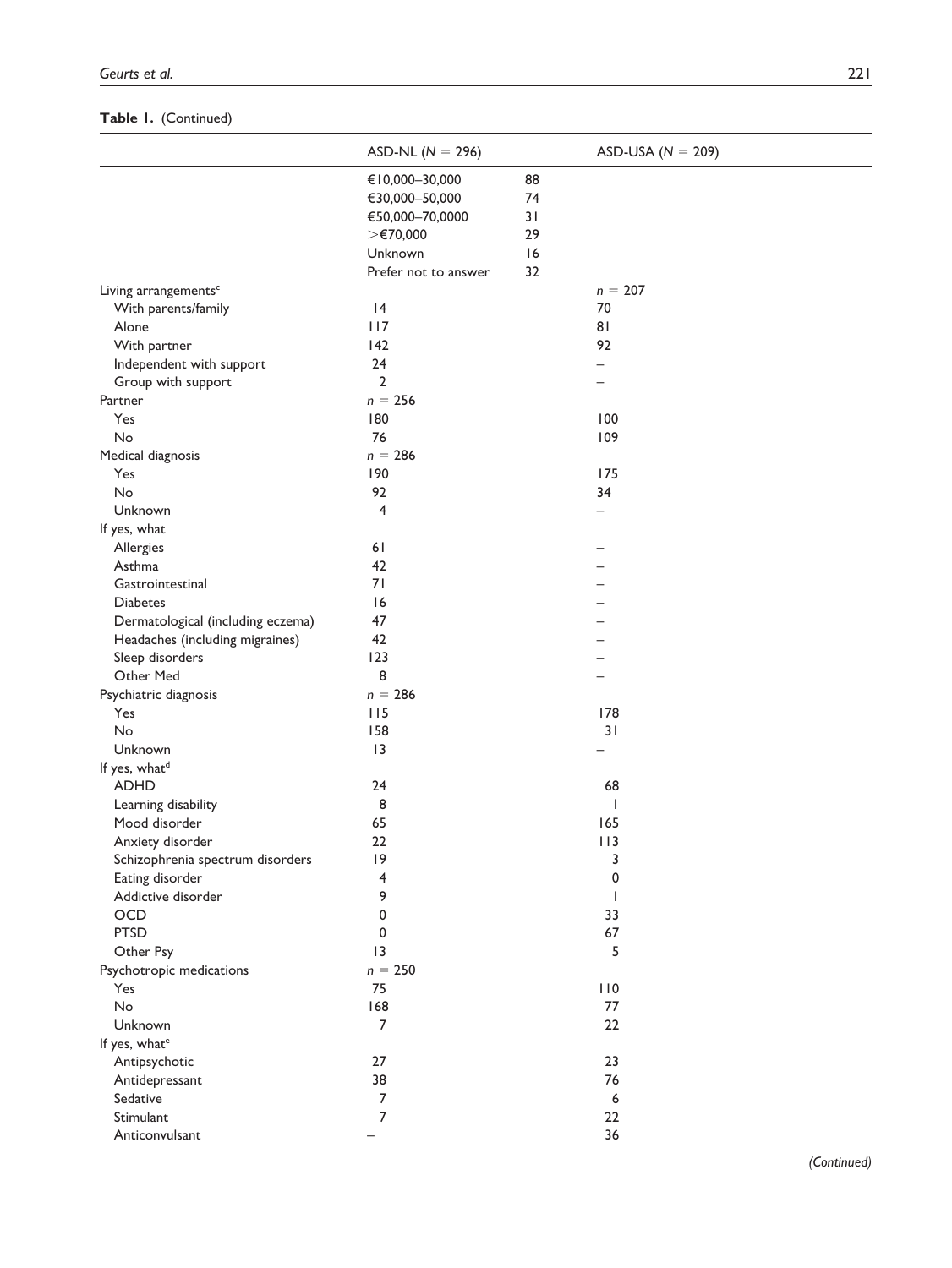#### **Table 1.** (Continued)

|               | ASD-NL ( $N = 296$ ) | ASD-USA ( $N = 209$ ) |  |
|---------------|----------------------|-----------------------|--|
| Anxiolytic    |                      | 29                    |  |
| Other PsyTrop | 10                   | -                     |  |
| AQ-28 total   | $n = 279$            | $n = 208$             |  |
| Mean (SD)     | 85.2(11.4)           | 86.4 (10.8)           |  |
| Range         | $50 - 110$           | $55 - 110$            |  |
| CFQ total     |                      |                       |  |
| Mean (SD)     | 81.6(15.5)           | -                     |  |
| Range         | $30 - 116$           |                       |  |

For frequencies, absolute scores are reported.

SD: standard deviation; ASD: autism spectrum disorder; PDD-NOS: pervasive developmental disorder–not otherwise specified; IQ: intelligence quotient; GED: General Educational Development; ADHD: attention deficit hyperactivity disorder; OCD: obsessive-compulsive disorder; PTSD: post-traumatic stress disorder; AQ-28: Autism-Spectrum Quotient–28-item version; CFQ: Cognitive Failures Questionnaire total score; Other Psy: a mixture of psychiatric diagnoses which were mentioned <3 times in both samples such as language problems, tic disorders, behavioral problems ODD/CD, and personality disorders, OCD, hoarding, and PTSD; mood: mood disorders; Other med: a mixture of medical diagnoses such as epilepsy, visual impairment, auditory impairment, and motor problems; Other PsyTrop: medication classes which did not fit into one of the other classes. a Please note that in the Netherlands, it is not standard to ask about race, only when crucial for a specific hypothesis one is allowed to record race and/or ethnicity. In this case, we felt it is not crucial. However, according to the American definition of races, the participants are mostly Caucasian. **Efducation is for the NL sample divided into three groups: low (primary education, lower vocational education, or special needs practical education),** middle (preparatory secondary vocational education; higher general secondary education, college, pre-university education), and high (University of Applied Science or University).

c The sum is greater than the number participants as some participants reported more than one type of living arrangement.

<sup>d</sup>The sum is greater than the number of "yes" responses as some participants reported more than one psychiatric diagnosis.

e The sum is greater than the number of "yes" responses as some participants reported more than one medication class.

resulting six-item self-report measure inquires about the presence of motoric features, to which respondents may answer "Yes," "No," or "I do not know." The items focused on experiencing stiffness, tremors, troubles with buttoning and dressing, lack of arm swings when walking, the feeling of being stuck to the floor when starting to walk or wanting to turn, and general motor slowing. PSQ questions differ in the time period they cover. The questions regarding stiffness in one's legs and the experience of tremors ask whether one has experienced this ever in one's lifetime, while the other four questions refer to one's current experience. For both the NL and USA sample, the frequency of each item response was reported as well as the total number of "Yes" answers (PSQ total score). Higher scores indicate more parkinsonism features. Particularly important, we report the total screening score, which weights four of the six PSQ items that independently discriminate PD from COMP. Following Fereshtehnejad et al. (2014), we report a weighted screening score. This weighted score is calculated as follows:  $(2 \times \text{stiffness})$  $+$  (5  $\times$  tremors) + (5  $\times$  arm swing) + (5  $\times$  stuck on floor). For calculating this screening score, "No" is scored as 0 and "Yes" as 1 (potential range  $= 0-17$ ; scores reported in Fereshtehnejad et al., 2014: PD mean (M) = 12.8, standard deviation (SD) = 4.3; COMP  $M = 1.1$ , SD = 2.1) with a score of 7 serving as the cutoff score distinguishing PD from COMP (Fereshtehnejad et al., 2014). Thus, we report two metrics, the PSQ total score and the PSQ screening score.

The reliability of the PSQ was reported to be good (Cronbach's  $\alpha = 0.88$ ; Spearman's item-total correlations ranged from 0.74 to 0.81) and the sensitivity and the specificity of the weighted PSQ screening score were,

respectively, 92.9% and 93.6% (Fereshtehnejad et al., 2014). Because we were interested in age of onset of these parkinsonism features, an additional question was added to the PSQ for the NL Sample. For each item endorsed, the age of onset of the motor feature was queried. The mean onset ages per item were additional dependent measures for the NL sample.

#### *Procedure*

In Sample NL, all participants took part in a larger online follow-up study of the NAR. They received a wide range of questionnaires (see [www.nederlandsautismeregister.nl/](www.nederlandsautismeregister.nl/english) [english](www.nederlandsautismeregister.nl/english)), and for this study, the PSQ and the CFQ were added for those participants over 50 years of age. Similarly, in Sample USA, all participants took part in a broader online study of adult development/aging of 40+-year-old autistic adults recruited via SPARK, and were compensated US \$25 for their time. However, for comparability between samples, only individuals  $50+$  years of age from Sample USA were included for this study's analyses. Both studies were approved by their local institutional review boards (NL: E1321MW and VCWE-2020-041; USA: NCR191497) and followed procedures in accordance with the Declaration of Helsinki. Accordingly, all participants from both studies provided informed consent. The studies were not designed or carried out with involvement from the autistic community, but all questionnaires included in the Sample NL are administered via the NAR for which autistic community members need to check and approve all questionnaires before they are included in this register.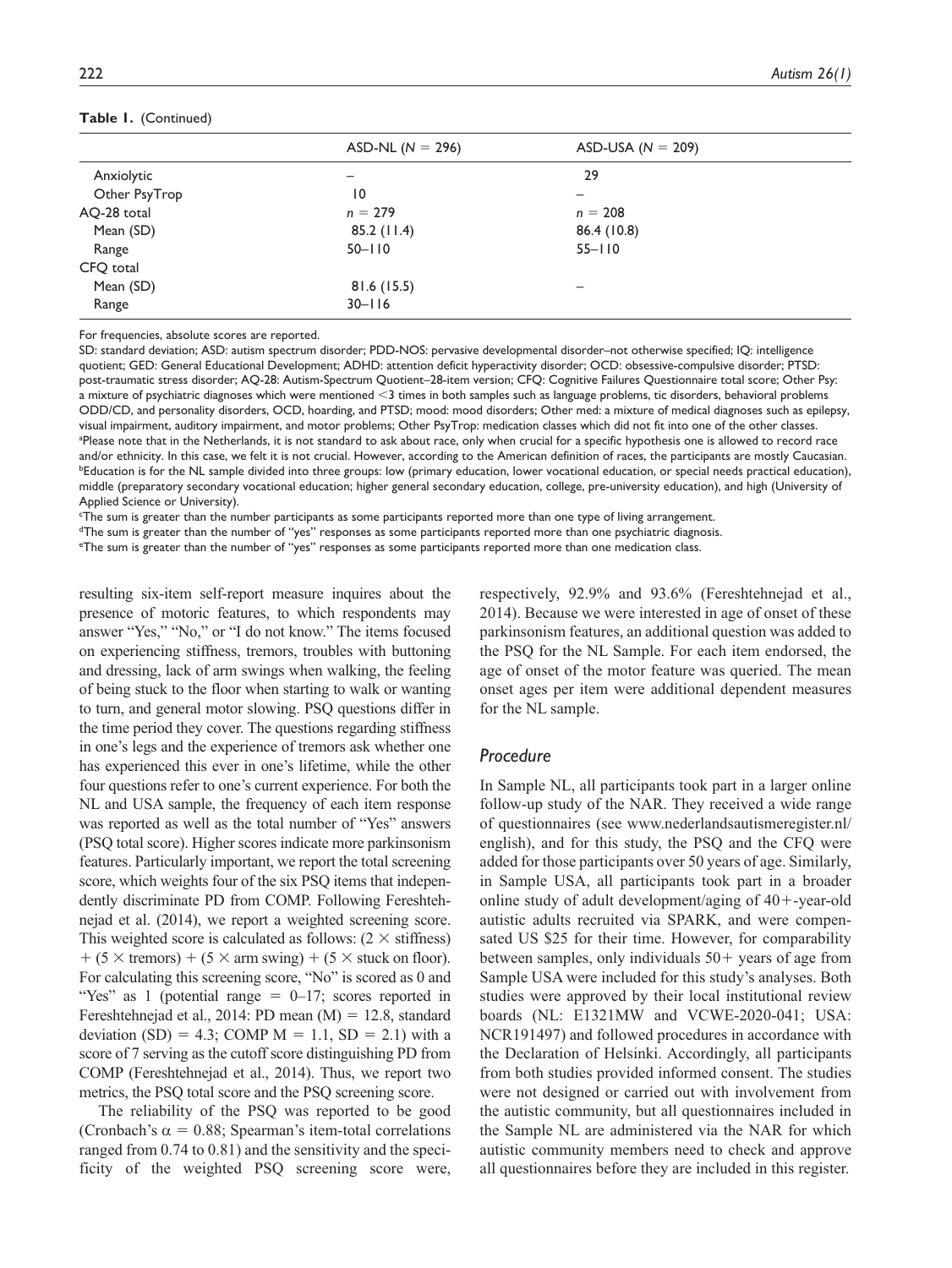#### *Statistical analyses*

Analyses were performed using SPSS version 24 (IBM Corp., 2016) and JASP version 0.9 (JASP Team, 2018) for Sample NL and SPSS version 26 (IBM Corp., 2019) and JASP version 0.13 (JASP Team, 2020) for Sample USA. In order to describe the samples, mean values and standard deviations (for continuous measures) and frequencies (for categorical measures) are reported. Moreover, within each sample, the number and percentage of participants who report PD-related motor symptoms and who score above the clinical cutoff on the PSQ were calculated. Next, each of the ASD samples was split into two groups (Screen+ and Screen−) in order to explore differences between those that surpass the threshold (i.e. obtain a weighted score of  $7+$  on the PSQ) and those who Screen− for the presence of selfreported parkinsonism features. For the continuous measures (age, age at ASD diagnosis, and AQ-28 in both samples, and CFQ total scores in Sample NL only), independent samples *t*-tests were conducted. For the four categorical measures (sex (male/female), medical (yes/ no), mental health problems (yes/no), and psychotropic medication use (yes/no)), Chi-square analyses were implemented. In order to correct for multiple comparisons,  $\alpha$  was set at 0.006 (0.05/8) across all eight analyses in each of the samples.

In addition to conventional analyses, we performed the Bayesian analyses (JASP Team, 2018, 2020; Kelter, 2020) to assess the strength of evidence for the group comparison findings. Bayesian hypothesis testing quantifies the extent to which the data support an alternative hypothesis  $H_1$ against the null hypothesis  $H_0$ , as expressed by the Bayes factor (Rouder et al., 2009),  $BF_{10}$ . A Bayes factor of 1 indicates no evidence for the alternative hypothesis over the null hypothesis (i.e. no difference), 1–3 anecdotal, 3–10 moderate,  $10-30$  strong,  $30-100$  very strong, and  $>100$  extreme evidence for the alternative hypothesis (Wagenmakers et al., 2011). The prior was set, following the JASP standard, at 0.05 for the fixed effects.

# **Results**

#### *Sample characteristics*

*Sample NL.* Table 1 presents the details regarding the Dutch participants' socio-demographic and personal characteristics. In line with the self-reported clinical diagnosis of ASD, the mean AQ-28 score (85.2) was consistent with scores reported in previous studies of autistic adults (87.8– 91.5) (Hoekstra et al., 2008). In addition, nearly all (94.3%) participants scored above the ASD cutoff of the AQ-28 of 65. There were only four participants who reported having received a motor problem diagnosis in the past. However, most of the autistic adults reported other co-occurring medical (67%) and/or mental health (42.1%) problems for

which in some instances psychotropic medication (26.9%) was prescribed.

*Sample USA.* As above, demographic details of the sample from the USA can be found in Table 1. The mean AQ-28 score (86.4) was consistent with findings from Sample NL (85.2) and prior studies (87.8–91.5) (Hoekstra et al., 2008), and nearly all participants scored above the AQ-28 cutoff of 65 (96.6%). Like in Sample NL, most of the autistic adults reported co-occurring medical (83.7%) and/or mental health (85.2%) problems, and accordingly, many were taking a variety of psychotropic medications (58.8%).

## *Prevalence of self-reported parkinsonism*

Figure 1 and Table 2 present a detailed overview of the parkinsonism features results for both samples (for more details, see the Supporting Information).

A total of 64.5% of participants gave an affirmative answer to at least one PSQ item and 16.9% (*N* = 50) scored above the PSQ screening cutoff, compared to 81.3% and 33% (*N* = 69) in Sample USA, respectively. The mean PSQ total score was 1.2 for Sample NL and 1.9 for Sample USA, both of which are in between the PD (4.6) and COMP (0.6) scores as reported in the Fereshtehnejad and colleagues (2014) study. Similarly, the PSQ screening scores of 1.9 for Sample NL and 4.0 for Sample USA are higher than those found in the COMP group (1.1), but still well below the score from the PD group (12.8) in the Fereshtehnejad and colleagues (2014) study. In Figure 1, the percentages of autistic adults from both samples who reported motor symptom are put alongside the percentages for the PD and COMP groups in the original Fereshtehnejad and colleagues (2014) study. Visual inspection reveals that item endorsements of stiffness and general motor slowing in the ASD group were particularly divergent from those reported in the COMP group, but the percentages remain lower than those found in the PD group.

## *Age of onset*

In Sample NL, the mean age of self-reported emergence (see Table 2) of parkinsonism motor symptoms ranged from 35.9 (tremors) to 50.4 years (general motor slowing), but there was a large range of reported ages of onset (1–75 years). For a minority of the participants, these motor symptoms emerged in childhood (i.e. before 18 years of age), ranging from only 4.7% (general motor slowing) to 28.6% (tremors and shaking).

# *Comparisons of parkinsonism Screen*+ *and Screen− groups*

*Sample NL.* When comparing autistic adults who scored above the PSQ cutoff score (Screen+ group  $n = 50$ ) with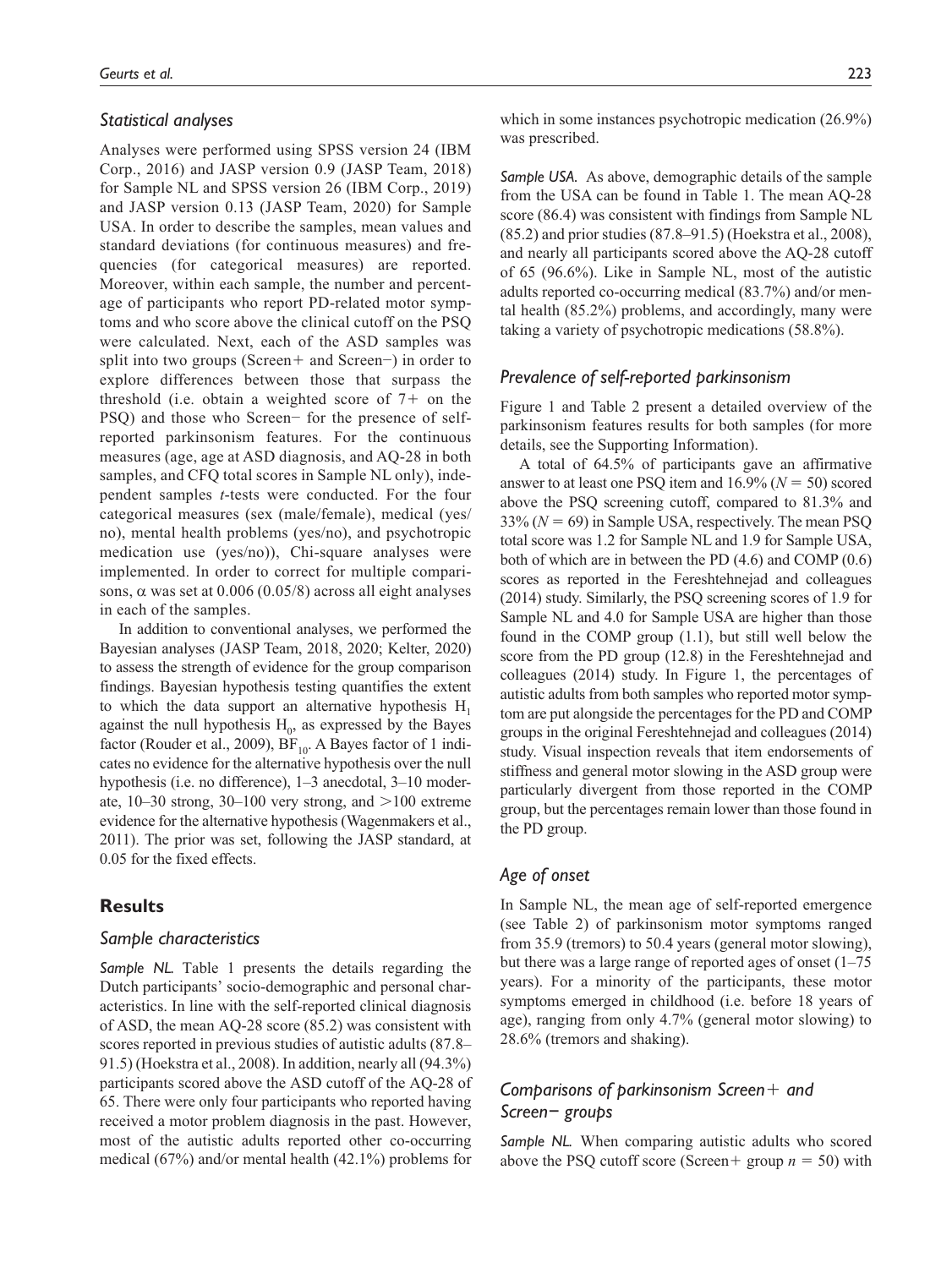

**Figure 1.** Percentage of ASD-NL (Sample 1) and ASD-USA (Sample 2) participants endorsing each PSQ item. For comparison, the percentage of PD participants (PD'14) and non-PD comparison group participants (COMP'14) endorsing these items (reported in Fereshtehnejad et al., 2014) is also presented.

those who scored below this cutoff (Screen− group *n* = 246), separate *t*-tests revealed that a difference emerged only for the CFQ total score (see Table 3). In contrast to the hypotheses, the Screen+ group reported fewer cognitive failures as compared to the Screen− group. In line with our hypotheses, the Screen+ group self-reported more medical and mental health problems than the Screen− group. These findings were corroborated by the Bayes factors as these indicate that there is strong to extreme evidence in favor of observing an actual difference. The Screen+ and Screen− groups did not differ significantly on any of the other categorical measures. As specifically antipsychotics exposure is associated with parkinsonism features, we explored whether current antipsychotic medication use differed between the Screen+ and Screen− groups. Again, no significant differences emerged  $(\chi^2(1))$  $= 0.60, p = 0.44; BF_{10} = 0.027; BF_{01} = 37.04.$ 

*Sample USA.* There was a greater proportion of females in the Screen+ ( $n = 69$ ) than in the Screen− group ( $n = 140$ ). Yet, this apparent difference did not meet the threshold for multiple comparisons, nor did any of the other comparisons. The Bayes factors were in line with the aforementioned lack of statistical differences. Like in Sample NL,

there were no differences with respect to current antipsychotic medication use  $(\chi^2(1) = 0.42, p = 0.52; BF_{10} =$ 0.32;  $BF_{01} = 3.10$ ).

# **Discussion**

For the first time, we demonstrate that self-reported parkinsonism features among middle and old age autistic adults without a suspected ID are markedly elevated  $(-17\%-33\%)$  compared to general population expectations ≈2.6% (de Rijk et al., 1997; Fereshtehnejad et al., 2014). Adding to the robustness of these findings, we replicate findings of elevated parkinsonism across two large independent samples from two different countries (NL and USA). The prevalence of PD rates in the two ASD samples is much higher than reported PD rates in health care claims data of autistic adults across predominantly younger (0.93%; Croen et al., 2015) and older adulthood (6.6% Hand et al., 2020). However, the rates of parkinsonism features reported here are comparable to those found among 40+-year-old autistic adults who were examined using a gold standard PD assessment instrument, the Unified Parkinson Disease Rating Scale (16%–32%; Starkstein et al., 2015).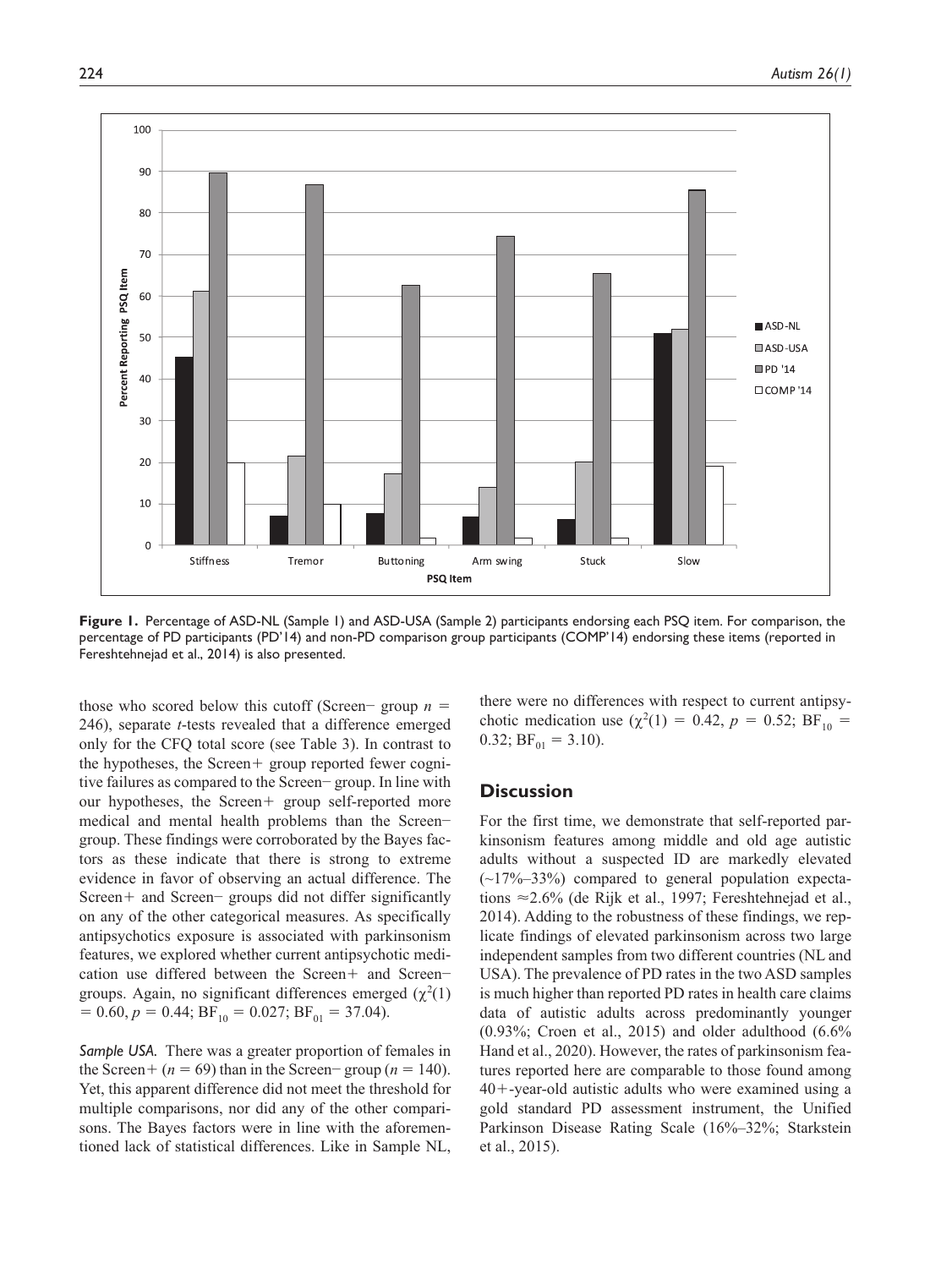| <b>Table 2.</b> PSQ scores of autistic adults in the ASD-NL and ASD-USA samples. |  |
|----------------------------------------------------------------------------------|--|
|----------------------------------------------------------------------------------|--|

| Symptom                           | ASD-NL ( $N = 296$ ) | ASD-USA ( $N = 209$ ) |
|-----------------------------------|----------------------|-----------------------|
| Stiffness and rigidity, n (%)     | 134(45.3)            | 128(61.2)             |
| If yes, mean age (SD); range      | 46.1 (16.3); 1-70    |                       |
| If yes, % symptom $\leq$ 18 years | 10.8%                |                       |
| Tremor and shaking, n (%)         | 21(7.1)              | 45 $(21.5)$           |
| If yes, mean age (SD); range      | $35.9(21.8); 1-63$   |                       |
| If yes, % symptom <18 years       | 28.6%                |                       |
| Troublesome buttoning, n (%)      | 23(7.8)              | 36 $(17.3)^a$         |
| If yes, mean age (SD); range      | $36.6$ (20.2); 2-62  |                       |
| If yes, % symptom $\leq$ 18 years | 21.7%                |                       |
| Troublesome arm swing, n (%)      | 20(6.8)              | $29(13.9)^a$          |
| If yes, mean age (SD); range      | 40.2 (19.6); 4–65    |                       |
| If yes, % symptom $\leq$ 18 years | 21.1%                |                       |
| Feet stuck to floor, $n$ (%)      | 19(6.4)              | 42 $(20.1)$           |
| If yes, mean age (SD); range      | $40.0$ (18.8); 8-68  |                       |
| If yes, % symptom $\leq$ 18 years | 15.8%                |                       |
| Motor slowing, n (%)              | 151(51.0)            | 109(52.2)             |
| If yes, mean age (SD); range      | $50.4$ (13.3); 1-75  |                       |
| If yes, % symptom $\leq$ 18 years | 4.7%                 |                       |
| PSQ total score, mean (SD)        | 1.2(1.2)             | 1.9(1.5)              |
| Range                             | $0 - 6$              | $0 - 6$               |
| PSQ screening score, mean (SD)    | 1.9(2.9)             | 4(4.2)                |
| Range                             | $0 - 17$             | $0 - 17$              |

PSQ: Parkinsonism Screening Questionnaire; ASD: autism spectrum disorder; SD: standard deviation.

The "I do not know" answers ranged from 0.3% (troublesome buttoning) to 7.1 (troublesome arm swing) in the ASD-NL sample, and from 0.96% (troublesome buttoning) to 24.5% (troublesome arm swing) in the ASD-USA sample.

a ASD-USA, *n*= 208.

|  |  |  |  |  |  |  | <b>Table 3.</b> Group comparisons between those who do (Screen $+$ ) and do not (Screen $-$ ) above the PSO cutoff score. |  |
|--|--|--|--|--|--|--|---------------------------------------------------------------------------------------------------------------------------|--|
|--|--|--|--|--|--|--|---------------------------------------------------------------------------------------------------------------------------|--|

|                                       | Sample     | Group                    |                            | <b>Statistics</b>                | BF <sub>10</sub> | $BF_{01}$ |
|---------------------------------------|------------|--------------------------|----------------------------|----------------------------------|------------------|-----------|
|                                       |            | $S$ creen $-$            | $S$ creen $+$              |                                  |                  |           |
|                                       |            | M (SD; range)            | M (SD; range)              |                                  |                  |           |
| Age                                   | NL.        | 58.4 (6.1; 50.0–80.7)    | 58.5 (4.9; 50.6–70.5)      | $t(294) = -0.09, p = 0.93$       | 0.17             | 5.94      |
|                                       | <b>USA</b> | 59.2 (6.9; 50.0–83.3)    | 59.6 (7.6; 50.0–78.2)      | $t(207) = -0.31, p = 0.76$       | 0.17             | 6.00      |
| Age of dx                             | <b>NL</b>  | $51.0(6.9; 30.7 - 75.5)$ | $50.4$ (7.6; 23.2–65.9)    | $t(287) = 0.61, p = 0.55$        | 0.20             | 4.92      |
|                                       | <b>USA</b> | $46.2$ (15.5; 2.0–82.7)  | 40.8 (18.4; $2.0 - 70.0$ ) | $t(207) = 2.07, p = 0.04$        | 1.48             | 0.67      |
| AQ-28 total                           | <b>NL</b>  | $85.1$ (11.3; 50-110)    | $85.8(12.4; 56 - 110)$     | $t(277) = -0.35, p = 0.72$       | 0.19             | 5.39      |
|                                       | <b>USA</b> | 86.1 (10.5; 55-108)      | $87.1$ (11.5; 55-110)      | $t(206) = -0.63$ , $p = 0.53$    | 0.19             | 5.20      |
| CFQ total                             | <b>NL</b>  | $83.8(14.5; 37 - 116)$   | 70.4 (15.7; 30-104)        | $t(294) = 5.89, p < 0.001*$      | 92,4942          | 0.00      |
| Sex (M/F)                             | <b>NL</b>  | 155/91                   | 28/22                      | $\gamma^2(1) = 0.87, p = 0.35$   | 0.17             | 5.88      |
|                                       | <b>USA</b> | 76/64                    | 24/45                      | $\chi^2(1) = 7.05, p = 0.008^*$  | 5.45             | 0.18      |
| Medical dx <sup>a</sup>               | <b>NL</b>  | 147/86/3                 | 43/6/1                     | $\chi^2(2) = 12.67, p = 0.002^*$ | 27.81            | 0.04      |
|                                       | <b>USA</b> | 118/22                   | 63/6                       | $\chi^2(1) = 1.96, p = 0.16$     | 0.59             | 1.70      |
| Mental health dx <sup>a</sup>         | <b>NL</b>  | 87/141/8                 | 28/17/2                    | $\chi^2(2) = 11.31, p = 0.003*$  | 15.74            | 0.06      |
|                                       | <b>USA</b> | 116/24                   | 62/7                       | $\chi^2(1) = 1.79, p = 0.18$     | 0.52             | 1.92      |
| Psychotropic medications <sup>b</sup> | <b>NL</b>  | 62/139/6                 | 13/29/1                    | $\chi^2(2) = 0.43, p = 0.98$     | 0.04             | 25.0      |
|                                       | <b>USA</b> | 73/52/0                  | 37/25/3                    | $\chi^2(2) = 5.89, p = 0.05$     | 1.15             | 0.87      |

PSQ: Parkinsonism Screening Questionnaire; BF: Bayes factor (note that evidence for the null hypothesis as compared to the alternative hypothesis (BF<sub>01</sub>) is 1/BF<sub>10</sub>); SD: standard deviation; dx: diagnosis; AQ-28: Autism-Spectrum Quotient–28-item version; CFQ: Cognitive Failures Questionnaire. *n* differs for some dependent measures, see Table 1.

a Three answer options in Sample 1: yes/no/unknown and two answer options in Sample 2: yes/no.

b Three answer options: yes/no/unknown.

\*Findings are considered statistically significant when *p* < 0.006.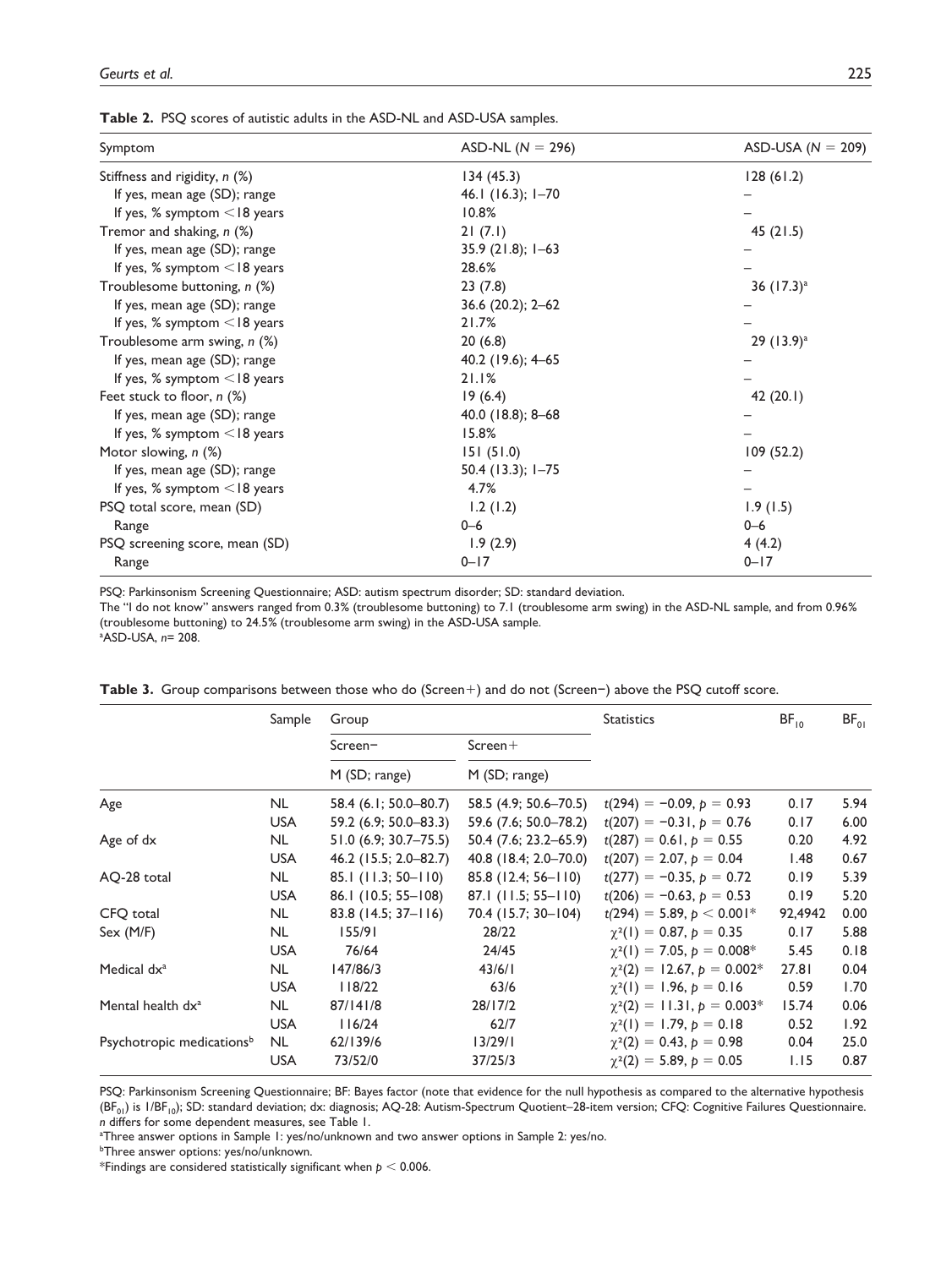The most common self-reported motor features across both samples were rigidity, stiffness, and slowness. These parkinsonism features might, on the surface, appear to fit with previously described motor behaviors (i.e. rigidity and bradykinesia) found among some autistic children (Damme et al., 2015; Green et al., 2009; Hutton et al., 2008; Wing & Shah, 2000). These features could thus represent pre-existing motor difficulties among some of these autistic adults rather than being a sign of PD-related parkinsonism. However, the rates at which autistic adults in both samples report these behaviors are quite high, and certainly much higher than the comparison group from the original PSQ study. Furthermore, the motoric features that best discriminated PD from the comparison group—getting "stuck" and arm swing differences (in both samples), and tremors (in the USA sample)—are elevated among autistic adults, suggestive of not simply general motor difficulties, but difficulties that overlap specifically with parkinsonism features.

Furthermore, and providing potential evidence that these endorsed motoric features are not mere pre-existing difficulties, the majority of the autistic adults in Sample NL indicated that the queried motor features were not present in childhood, but rather emerged only later, in adulthood. One possible explanation for the high prevalence of parkinsonism in older autistic adults is exposure to psychotropic medications, and, in particular, antipsychotics exposure. Importantly, however, there were no differences in psychotropic medication, and in particular antipsychotics, between those who screened positive versus negative for parkinsonism. In addition, it is critical to point out that drug-induced parkinsonism that fails to remit after the relevant drug is withdrawn, and that in fact progresses, is related to the "unmasking" of a susceptibility to or the exacerbation of what was previously a subclinical progressive case of idiopathic PD (Brigo et al., 2014).

In addition to hypothesizing that a large proportion of autistic adults would Screen+ for parkinsonism features, we expected that those who screened positive would more often experience co-occurring medical and mental health conditions compared to those who screened negative. There is mixed evidence here. While there were differences observed in Sample NL, Sample USA did not demonstrate differences, likely due to the preponderance of co-occurring medical and psychiatric conditions in this latter sample. In addition, given that PD detrimentally impacts cognitive functioning, we expected that elevated parkinsonism features would be associated with more cognitive failures; however, that largely was not the case here. In contrast, autistic people in Sample NL who screened positive for parkinsonism reported fewer cognitive failures than those screening negative. A lack of difference could have followed from the fact that autistic adults often already report a high number of cognitive failures, but this cannot explain why we observed a pattern opposite to what

we expected. If this finding is replicated, it might be a hint at the possibility that parkinsonism observed in autistic adults is not the same as parkinsonism observed in people

with idiopathic PD.

Notably, the percentage of autistic adults who scored above the clinical cutoff (i.e. Screen+ for parkinsonism on the self-report questionnaire) differs considerably between the two samples. This might be due to the differences between the two samples. For example, in the NL sample, a larger proportion received their ASD diagnosis in adulthood, less often had a co-occurring psychiatric diagnosis, and reported less use of psychotropic drugs. Each of these factors could be relevant in explaining the difference in the prevalence of parkinsonism between the two samples. While the two samples are comparable regarding selfreported autistic traits, being autistic might have different consequences/outcomes in the USA as compared to the Netherlands. Whether this is related to the social care and health care system differences, differences in acceptance, or other differences are beyond the scope of this article. However, one possibility and likely the most parsimonious explanation for the difference in positive screens between the NL and USA sample could be the difference in sex ratio. In the USA sample, more females are included, and in the USA sample, relatively more females than males screened positive for parkinsonism. This is in line with the recent observation that being female and autistic increased the risk of developing health conditions (Rydzewska et al., 2018).

In addition to clear strengths, such as the uniquely large samples of older participants with an ASD diagnosis and the replication of findings in two independent samples, this study has limitations that need to be considered when interpreting findings. First, no standardized ASD assessment tools were used to confirm the reported clinical diagnoses. However, participants were excluded when they self-reported being autistic, but could not provide details regarding the official clinical diagnosis. Moreover, nearly every participant in both samples scored above cutoff on the AQ-28. Second, the PSQ is a new instrument and the findings of the original study are, to our knowledge, not yet replicated. While reliability and validity data for the self-report PSQ are good (Fereshtehnejad et al., 2014), the gold standard approach to evaluation of parkinsonism relies on expert neurological observations of these key motor behaviors. Third, in Sample NL, we also relied on self-reported age of onset of each of the endorsed PSQ features. It could be questioned whether participants can provide reliable and valid retrospective assessment of the onset of these features. A longitudinal cohort, which is not self-selected, in which motor symptoms in childhood are directly measured, would be a needed future research avenue to determine the age of onset of these features. Finally, reported current use of antipsychotics was not very common in both samples, and it was not assessed across the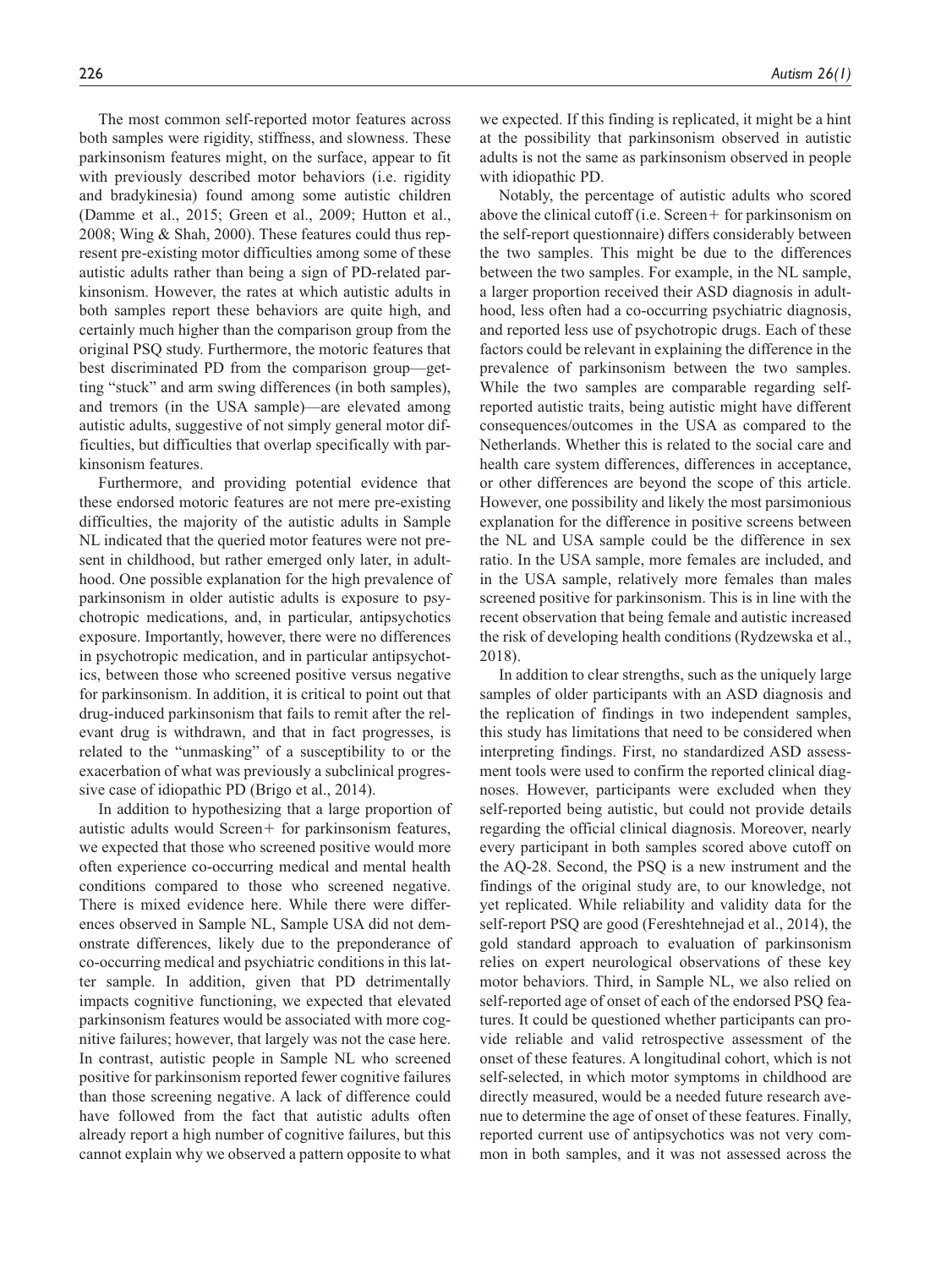lifespan. While no difference in antipsychotic usage between autistic participants screening positive versus those screening negative for parkinsonism was observed in either sample, it is possible that in a sample in which antipsychotics are more commonly prescribed, or in which antipsychotics have been chronically prescribed, a relationship with parkinsonism motor behaviors might be present.

In summary, keeping in mind this study's strengths and caveats, the key conclusion of this study is that selfreported parkinsonism features are prevalent in middle and older age autistic adults without a suspected ID. Whether the markedly elevated parkinsonism features among middle and older age autistic adults reflect an idiopathic parkinsonism motor complex occurring in a subset of older autistic adults, or are associated with motoric difficulties emerging earlier in development in autistic individuals, the presence of these features warrants further investigation. Moreover, given the scarcity of existing knowledge of aging in ASD, including the prevalence of disorders associated with aging, such as PD, documenting aging-related syndromes among older autistic adults is critical to understanding well-being and outcomes in autistic persons. Thus, studies that can use a tool such as the PSQ to quickly and cost-effectively screen autistic individuals who can subsequently be brought in for more time-intensive, face-to-face neurological assessments are needed. In addition, longitudinal studies that can determine the age of onset of these motoric features and whether they progress to a PD diagnosis or other parkinsonism syndrome are needed.

#### **Acknowledgements**

The authors especially thank Professor Dr Ben Schmand, a clinical neuropsychologist who kindly commented on various drafts of the current manuscript. Moreover, the authors also thank all participants, the Dutch Autism Association (NVA), the support staff of the Netherlands Autism Register (NAR), Marlies van Wijngaarden and Kawita Mataw, the autistic think tank of the NAR and of the VICI project. Also, the authors are grateful to all of the families in Simons Powering Autism Research and Knowledge (SPARK), the SPARK clinical sites, and SPARK staff. The authors appreciate obtaining access to recruit participants through SPARK Research Match on SFARI Base.

#### **Funding**

The author(s) disclosed receipt of the following financial support for the research, authorship, and/or publication of this article: The NL study was funded by the Innovational Research Incentives Scheme VICI (NWO-MagW, grant no. 453-16-006) and the Netherlands Institute of Advanced Study of Humanities and Social Sciences (NIAS) fellowship, both awarded to H.M.G., and an NWO grant (grant no. Aut.17.006) awarded to S.B. The USA study was funded using support provided by the George Washington University to G.L.W. G.A.M. is funded by an Autism Speaks Postdoctoral Fellowship (grant ID 11808).

#### **ORCID iDs**

Hilde M Geurts  $\Box$  <https://orcid.org/0000-0002-4824-9660> Goldie A McQuaid  $\Box$  <https://orcid.org/0000-0003-3614-616X> Sander Begeer **b** <https://orcid.org/0000-0002-0572-6893> Gregory L Wallace **D** <https://orcid.org/0000-0003-0329-5054>

#### **Note**

1. Please note that in this article, we use identity-first (e.g. "autistic adults") rather than person-first (e.g. "adults with autism") language when referring to persons, but when referring to a sample, we use the phrase ASD sample/group. While a recent study showed identity-first language was preferred by the majority of the autistic adult population (e.g. Kenny et al., 2016), we do acknowledge that there is an ongoing discussion about this terminology and that some stakeholder groups and individuals prefer person-first language and that this preference differs across countries.

#### **References**

- Baron-Cohen, S., Wheelwright, S., Skinner, R., Martin, J., & Clubley, E. (2001). The autism-spectrum quotient (AQ): Evidence from Asperger syndrome/high-functioning autism, males and females, scientists and mathematicians. *Journal of Autism and Developmental Disorders*, *31*(1), 5–17. [https://](https://doi.org/10.1023/a:1005653411471) [doi.org/10.1023/a:1005653411471](https://doi.org/10.1023/a:1005653411471)
- Bishop-Fitzpatrick, L., & Rubenstein, E. (2019). The physical and mental health of middle aged and older adults on the autism spectrum and the impact of intellectual disability. *Research in Autism Spectrum Disorders*, *63*, 34–41. [https://](https://doi.org/10.1016/j.rasd.2019.01.001) [doi.org/10.1016/j.rasd.2019.01.001](https://doi.org/10.1016/j.rasd.2019.01.001)
- Blanchet, P. J., & Kivenko, V. (2016, September 23). *Druginduced parkinsonism: Diagnosis and management*. [https://](https://doi.org/10.2147/JPRLS.S99197) [doi.org/10.2147/JPRLS.S99197](https://doi.org/10.2147/JPRLS.S99197)
- Bridger, R. S., Johnsen, S. Å. K., & Brasher, K. (2013). Psychometric properties of the Cognitive Failures Questionnaire. *Ergonomics*, *56*(10), 1515–1524. [https://doi.](https://doi.org/10.1080/00140139.2013.821172) [org/10.1080/00140139.2013.821172](https://doi.org/10.1080/00140139.2013.821172)
- Brigo, F., Erro, R., Marangi, A., Bhatia, K., & Tinazzi, M. (2014). Differentiating drug-induced parkinsonism from Parkinson's disease: An update on non-motor symptoms and investigations. *Parkinsonism & Related Disorders*, *20*(8), 808–814.<https://doi.org/10.1016/j.parkreldis.2014.05.011>
- Broadbent, D. E., Cooper, P. F., FitzGerald, P., & Parkes, K. R. (1982). The Cognitive Failures Questionnaire (CFQ) and its correlates. *The British Journal of Clinical Psychology*, *21*(Pt 1), 1–16.
- Caroff, S. N., Hurford, I., Lybrand, J., & Campbell, E. C. (2011). Movement disorders induced by antipsychotic drugs: Implications of the CATIE schizophrenia trial. *Neurologic Clinics*, *29*(1), 127–148, viii. [https://doi.org/10.1016/j.](https://doi.org/10.1016/j.ncl.2010.10.002) [ncl.2010.10.002](https://doi.org/10.1016/j.ncl.2010.10.002)
- Croen, L. A., Zerbo, O., Qian, Y., Massolo, M. L., Rich, S., Sidney, S., & Kripke, C. (2015). The health status of adults on the autism spectrum. *Autism: The International Journal of Research and Practice*, *19*(7), 814–823. [https://doi.](https://doi.org/10.1177/1362361315577517) [org/10.1177/1362361315577517](https://doi.org/10.1177/1362361315577517)
- Dahodwala, N., Siderowf, A., Baumgarten, M., Abrams, A., & Karlawish, J. (2012). Screening questionnaires for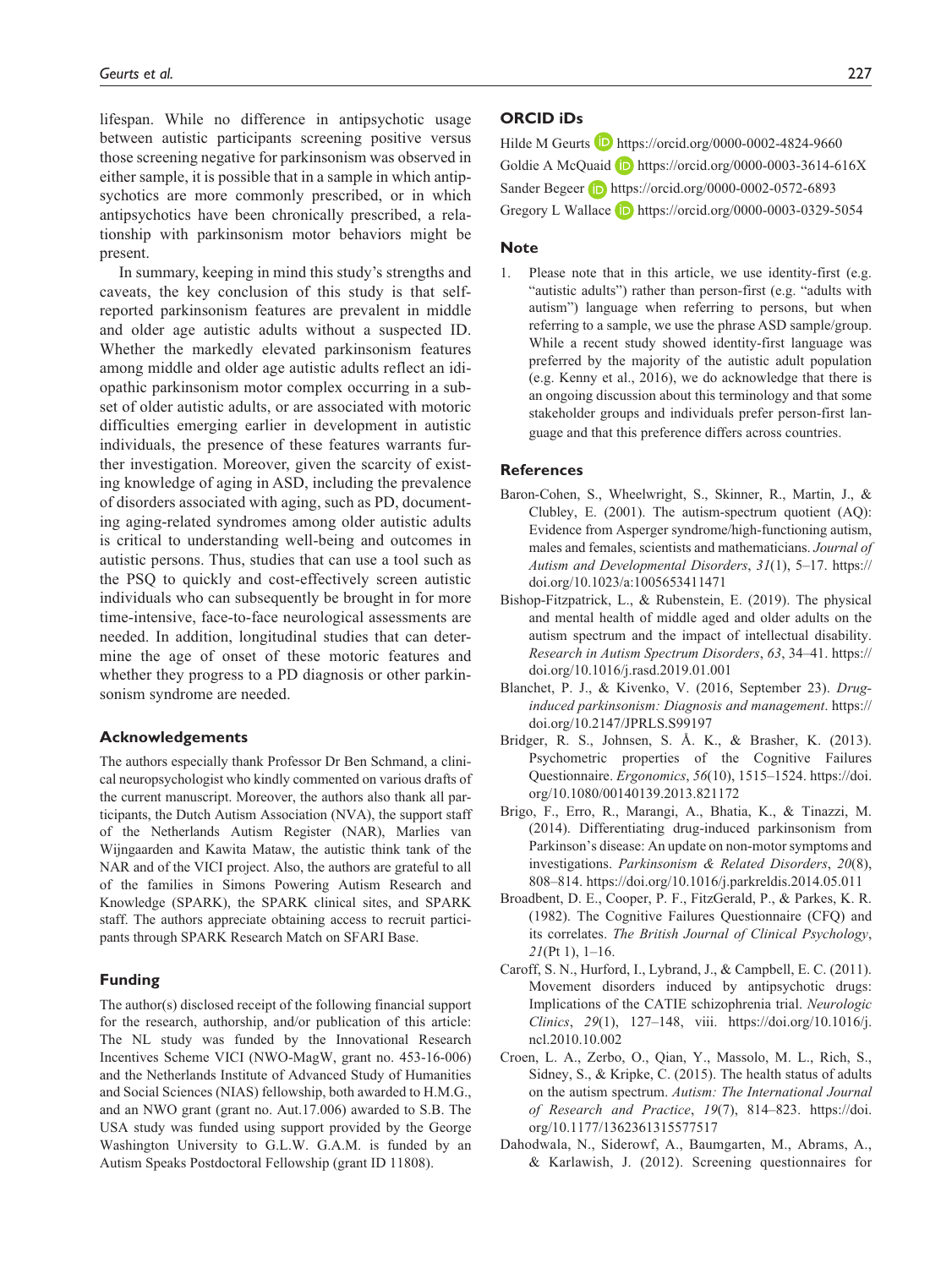parkinsonism: A systematic review. *Parkinsonism & Related Disorders*, *18*(3), 216–224. [https://doi.](https://doi.org/10.1016/j.parkreldis.2011.09.003) [org/10.1016/j.parkreldis.2011.09.003](https://doi.org/10.1016/j.parkreldis.2011.09.003)

- Damme, T. V., Simons, J., Sabbe, B., & van West, D. (2015). Motor abilities of children and adolescents with a psychiatric condition: A systematic literature review. *World Journal of Psychiatry*, *5*(3), 315–329. [https://doi.org/10.5498/wjp.](https://doi.org/10.5498/wjp.v5.i3.315) [v5.i3.315](https://doi.org/10.5498/wjp.v5.i3.315)
- de Rijk, M. C., Tzourio, C., Breteler, M. M., Dartigues, J. F., Amaducci, L., Lopez-Pousa, S., . . . Rocca, W. A. (1997). Prevalence of parkinsonism and Parkinson's disease in Europe: The EUROPARKINSON Collaborative Study. European Community Concerted Action on the Epidemiology of Parkinson's disease. *Journal of Neurology, Neurosurgery, and Psychiatry*, *62*(1), 10–15.
- Fereshtehnejad, S.-M., Shafieesabet, M., Rahmani, A., Farhadi, F., Hadizadeh, H., Shahidi, G. A., . . . Lökk, J. (2014). A novel 6-item screening questionnaire for parkinsonism: Validation and comparison between different instruments. *Neuroepidemiology*, *43*(3–4), 178–193. [https://doi.](https://doi.org/10.1159/000368167) [org/10.1159/000368167](https://doi.org/10.1159/000368167)
- Fortuna, R. J., Robinson, L., Smith, T. H., Meccarello, J., Bullen, B., Nobis, K., & Davidson, P. W. (2016). Health conditions and functional status in adults with autism: A cross-sectional evaluation. *Journal of General Internal Medicine*, *31*(1), 77–84. [https://doi.org/10.1007/s11606-](https://doi.org/10.1007/s11606-015-3509-x) [015-3509-x](https://doi.org/10.1007/s11606-015-3509-x)
- Green, D., Charman, T., Pickles, A., Chandler, S., Loucas, T., Simonoff, E., & Baird, G. (2009). Impairment in movement skills of children with autistic spectrum disorders. *Developmental Medicine and Child Neurology*, *51*(4), 311– 316. <https://doi.org/10.1111/j.1469-8749.2008.03242.x>
- Hand, B. N., Angell, A. M., Harris, L., & Carpenter, L. A. (2019). Prevalence of physical and mental health conditions in Medicare-enrolled, autistic older adults. *Autism*, *24*(3), 755–764. <https://doi.org/10.1177/1362361319890793>
- Hoekstra, R. A., Bartels, M., Cath, D. C., & Boomsma, D. I. (2008). Factor structure, reliability and criterion validity of the autism-spectrum quotient (AQ): A study in Dutch population and patient groups. *Journal of Autism and Developmental Disorders*, *38*(8), 1555–1566. [https://doi.](https://doi.org/10.1007/s10803-008-0538-x) [org/10.1007/s10803-008-0538-x](https://doi.org/10.1007/s10803-008-0538-x)
- Hoogland, J., Boel, J. A., de Bie, R. M. A., Geskus, R. B., Schmand, B. A., & Dalrymple-Alford, J. C., . . . MDS Study Group "Validation of Mild Cognitive Impairment in Parkinson Disease." (2017). Mild cognitive impairment as a risk factor for Parkinson's disease dementia. *Movement Disorders*, *32*(7), 1056–1065. [https://doi.org/10.1002/](https://doi.org/10.1002/mds.27002) [mds.27002](https://doi.org/10.1002/mds.27002)
- Houghton, R., Ong, R. C., & Bolognani, F. (2017). Psychiatric comorbidities and use of psychotropic medications in people with autism spectrum disorder in the United States. *Autism Research*, *10*(12), 2037–2047. [https://doi.org/10.1002/](https://doi.org/10.1002/aur.1848) [aur.1848](https://doi.org/10.1002/aur.1848)
- Hutton, J., Goode, S., Murphy, M., Le Couteur, A., & Rutter, M. (2008). New-onset psychiatric disorders in individuals with autism. *Autism*, *12*(4), 373–390. [https://doi.](https://doi.org/10.1177/1362361308091650) [org/10.1177/1362361308091650](https://doi.org/10.1177/1362361308091650)
- IBM Corp. (2016). *IBM SPSS Statistics for Windows*, Version 24.0. Armonk, NY: IBM Corp.
- IBM Corp. (2019). *IBM SPSS Statistics for Windows*, Version 26.0. Armonk, NY: IBM Corp.
- JASP Team. (2018). *JASP* (Version 0.9) [Computer software].
- JASP Team. (2020). *JASP* (Version 0.13) [Computer software].
- Jobski, K., Höfer, J., Hoffmann, F., & Bachmann, C. (2017). Use of psychotropic drugs in patients with autism spectrum disorders: A systematic review. *Acta Psychiatrica Scandinavica*, *135*(1), 8–28.<https://doi.org/10.1111/acps.12644>
- Kelter, R. (2020). Bayesian alternatives to null hypothesis significance testing in biomedical research: A non-technical introduction to Bayesian inference with JASP. *BMC Medical Research Methodology*, *20*(1), 142. https://doi.org/10.1186/ s12874-020-00980-6
- Kenny, L., Hattersley, C., Molins, B., Buckley, C., Povey, C., & Pellicano, E. (2016). Which terms should be used to describe autism? Perspectives from the UK autism community. *Autism*, *20*(4), 442–462. [https://doi.](https://doi.org/10.1177/1362361315588200) [org/10.1177/1362361315588200](https://doi.org/10.1177/1362361315588200)
- Lever, A. G., & Geurts, H. M. (2016). Psychiatric co-occurring symptoms and disorders in young, middle-aged, and older adults with autism spectrum disorder. *Journal of Autism and Developmental Disorders*, *46*(6), 1916–1930. [https://](https://doi.org/10.1007/s10803-016-2722-8) [doi.org/10.1007/s10803-016-2722-8](https://doi.org/10.1007/s10803-016-2722-8)
- Litvan, I., Aarsland, D., Adler, C. H., Goldman, J. G., Kulisevsky, J., Mollenhauer, B., . . . Weintraub, D. (2011). MDS task force on mild cognitive impairment in Parkinson's disease: Critical review of PD-MCI. *Movement Disorders*, *26*(10), 1814–1824.<https://doi.org/10.1002/mds.23823>
- Mantri, S., Morley, J. F., & Siderowf, A. D. (2019). The importance of preclinical diagnostics in Parkinson disease. *Parkinsonism & Related Disorders*, *64*, 20–28. [https://doi.](https://doi.org/10.1016/j.parkreldis.2018.09.011) [org/10.1016/j.parkreldis.2018.09.011](https://doi.org/10.1016/j.parkreldis.2018.09.011)
- Merckelbach, H., Muris, P., Nijman, H. L. I., & de Jong, P. J. (1996). Self-reported cognitive failures and neurotic symptomatology. *Personality and Individual Differences*, *20*(6), 715–724. [https://doi.org/10.1016/0191-8869\(96\)00024-4](https://doi.org/10.1016/0191-8869(96)00024-4)
- Muslimovic, D., Post, B., Speelman, J. D., & Schmand, B. (2005). Cognitive profile of patients with newly diagnosed Parkinson disease. *Neurology*, *65*(8), 1239–1245. [https://](https://doi.org/10.1212/01.wnl.0000180516.69442.95) [doi.org/10.1212/01.wnl.0000180516.69442.95](https://doi.org/10.1212/01.wnl.0000180516.69442.95)
- Nylander, L., Axmon, A., Björne, P., Ahlström, G., & Gillberg, C. (2018). Older adults with autism spectrum disorders in Sweden: A register study of diagnoses, psychiatric care utilization and psychotropic medication of 601 individuals. *Journal of Autism and Developmental Disorders*, *48*(9), 3076–3085.<https://doi.org/10.1007/s10803-018-3567-0>
- Postuma, R. B., & Berg, D. (2016). Advances in markers of prodromal Parkinson disease. *Nature Reviews Neurology*, *12*(11), 622–634.<https://doi.org/10.1038/nrneurol.2016.152>
- Postuma, R. B., Berg, D., Stern, M., Poewe, W., Olanow, C. W., Oertel, W., . . . Deuschl, G. (2015). MDS clinical diagnostic criteria for Parkinson's disease: MDS-PD clinical diagnostic criteria. *Movement Disorders*, *30*(12), 1591–1601. <https://doi.org/10.1002/mds.26424>
- Rektor, I., Bohnen, N. I., Korczyn, A. D., Gryb, V., Kumar, H., Kramberger, M. G., . . . Veselý, B. (2018). An updated diagnostic approach to subtype definition of vascular parkinsonism—Recommendations from an expert working group. *Parkinsonism & Related Disorders*, *49*, 9–16. [https://](https://doi.org/10.1016/j.parkreldis.2017.12.030) [doi.org/10.1016/j.parkreldis.2017.12.030](https://doi.org/10.1016/j.parkreldis.2017.12.030)